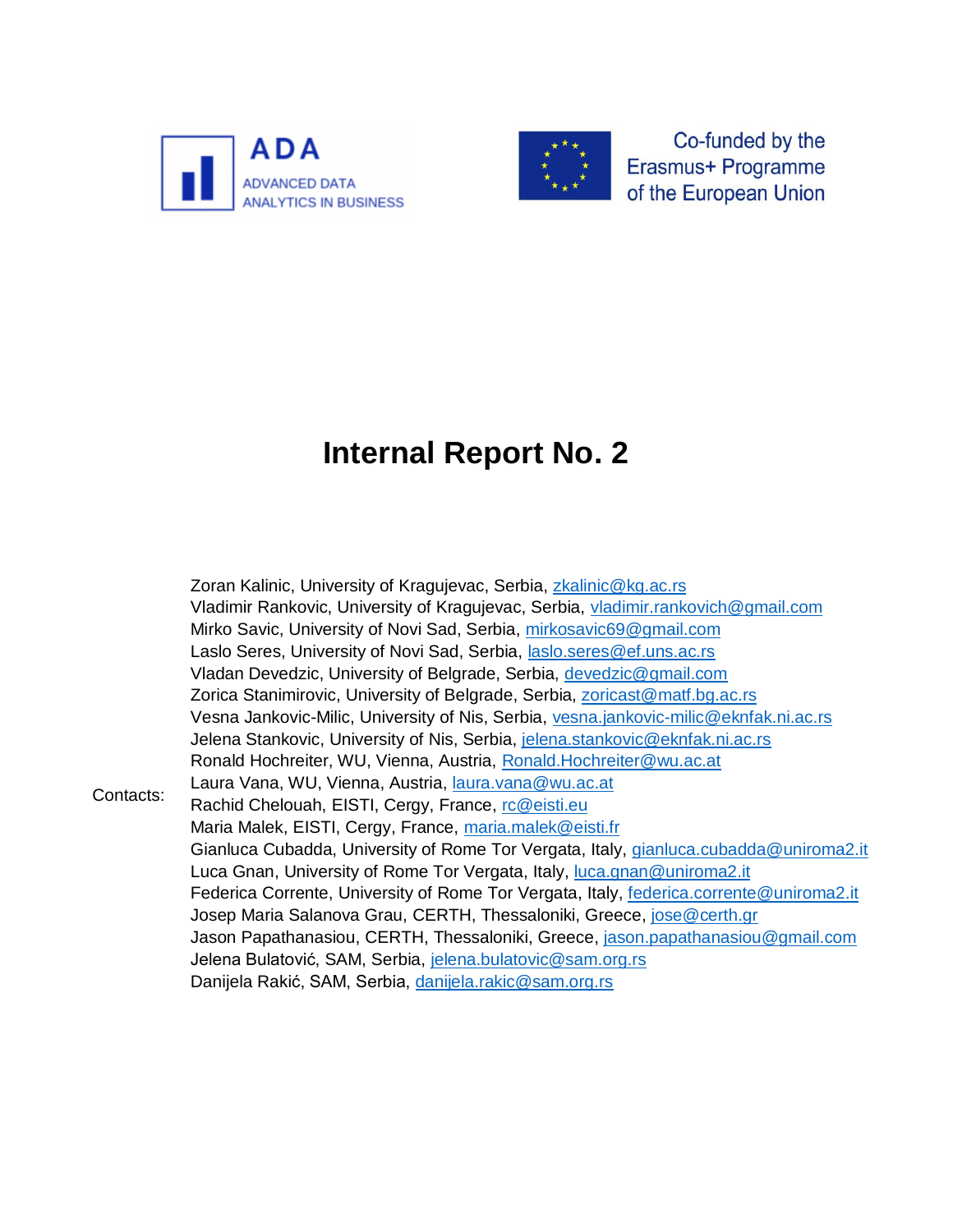| Project acronym:    | ADA                                        |
|---------------------|--------------------------------------------|
| Project full title: | <b>Advanced Data Analytics in Business</b> |
| Project No:         | 598829-EPP-1-2018-1-RS-EPPKA2-CBHE-JP      |
| Funding scheme:     | ERASMUS+                                   |
| Project start date: | November 15, 2018                          |
| Project duration:   | 36 months                                  |

| Abstract | This report represents integral Internal Report No. 2, i.e. the report of<br>quality control and monitoring of the ADA project, for the period from<br>15 March 2020 until 15 July 2020 and it is a result of the activity 5.3<br>Internal Project Control and Monitoring. It consists of the internal<br>quality reports of each project partner as well as an overview of quality |
|----------|-------------------------------------------------------------------------------------------------------------------------------------------------------------------------------------------------------------------------------------------------------------------------------------------------------------------------------------------------------------------------------------|
|          | assessment of study visits realized during reporting period.                                                                                                                                                                                                                                                                                                                        |

| Title of document:          | Internal Report No. 2                       |
|-----------------------------|---------------------------------------------|
| Work package:               | WP5: Quality Control and Monitoring         |
| Activity:                   | 5.3 Internal Project Control and Monitoring |
| Last version date:          | 15/07/2020                                  |
| File name:                  | Internal Report No. 2.pdf                   |
| Number of pages:            | 24                                          |
| <b>Dissemination level:</b> | Consortium                                  |

#### VERSIONING AND CONTRIBUTION HISTORY

| Version | Date       | <b>Revision description</b> | Partner responsible |
|---------|------------|-----------------------------|---------------------|
| 1.0     | 15/07/2020 | Creation of document        | UNIKG               |

#### DISCLAIMER

The European Commission support for the production of this publication does not constitute an endorsement of the contents which reflects the views only of the authors, and the Commission cannot be held responsible for any use which may be made of the information contained therein.

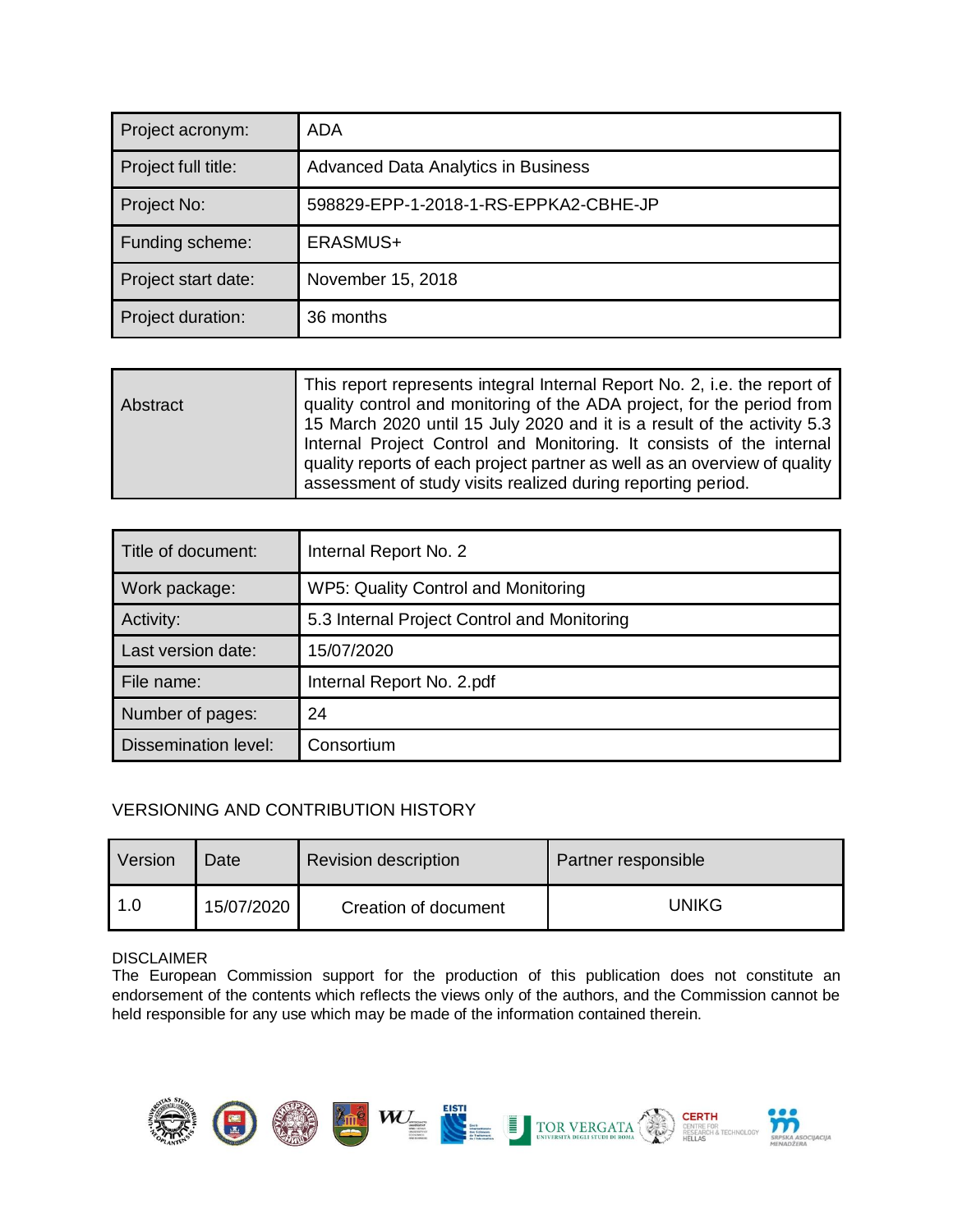#### **Contents**

| Graduate School in Computer Science and Mathematics Engineering (EISTI) 17 |  |
|----------------------------------------------------------------------------|--|
|                                                                            |  |
|                                                                            |  |
|                                                                            |  |

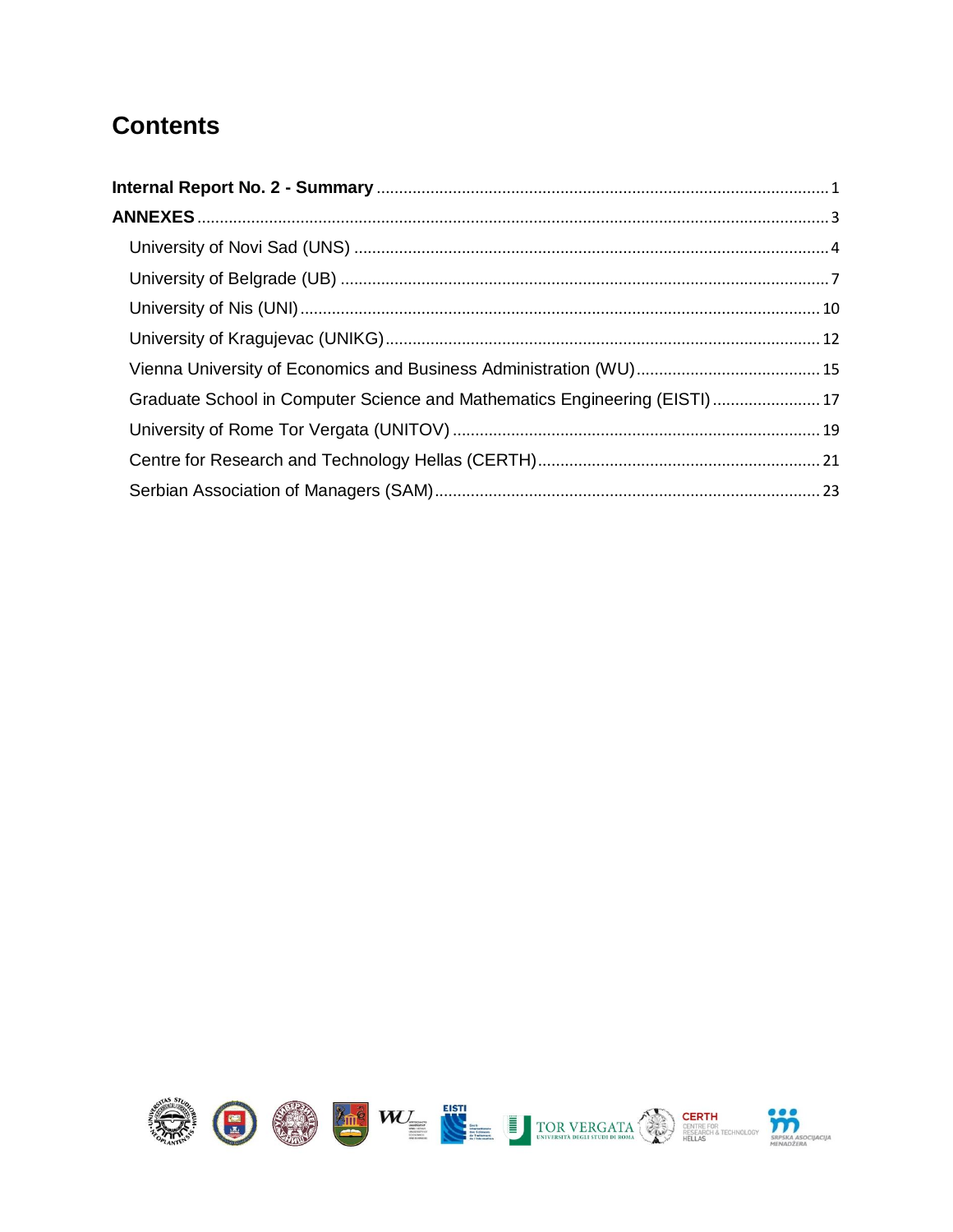#### **Internal Report No. 2 - Summary**

<span id="page-3-0"></span>The Internal Report No. 2 represents a regular report (scheduled by WorkPlan from the Project Application) of quality control and monitoring of ADA project, for the period from 15 March 2020 until 15 July 2020 and it is a result of the activity 5.3 Internal Project Control and Monitoring. Each project partner prepared its own internal report, which are in the Annexes section, so more details about the activities, experienced problems and measures taken by each partner may be found there and here they will not be elaborated in details.

Although ADA project still flows well, COVID-19 pandemia outbreak caused delays and postponements in many activities. The selected professors at all ADA project partners worked on preparation of teaching materials for the study programs and courses developed under ADA project. All international mobilities, scheduled for the reporting period, were cancelled, because of health security reasons and travel restrictions proclaimed by many countries, but ADA project team members communicated and worked online.

First phase of equipment purchase, delayed by COVID-19 crisis, was finished by third Serbian HEI partner-University of Kragujevac (first two already finished purchase in the previous period), leaving only University of Belgrade to finish this activity in the next period. Nevertheless, second phase of equipment procurement (with the money remained after first phase) started in June 2020, and it is expected to be finished in the next reporting period.

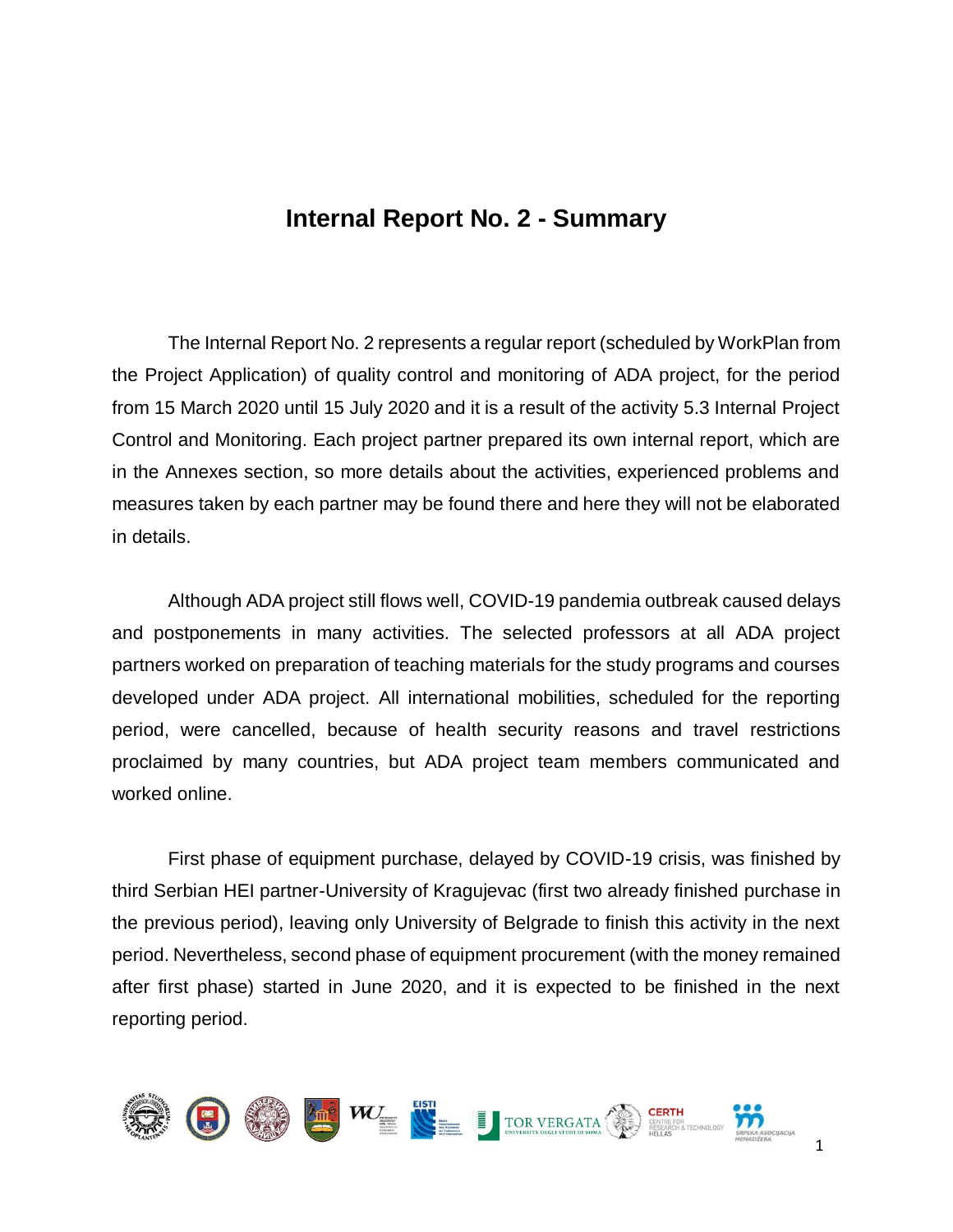Another important issue is the accreditation of new master study programs in advanced data analytics at three Serbian HEI partners, developed under ADA project. Due to the problems caused by COVID-19 crisis, but also some administrative obstacles and long accreditation process in Serbia, none of these institutions finished its accreditation (details and particular reasons may be found in the reports in Annexes section). Forth Serbian HEI partner, University of Kragujevac, is in the final phase of approval of accreditation of its study program (which includes new courses developed under ADA project), and it is expected that the students will be enrolled to these courses during forthcoming school year i.e. in October 2020.

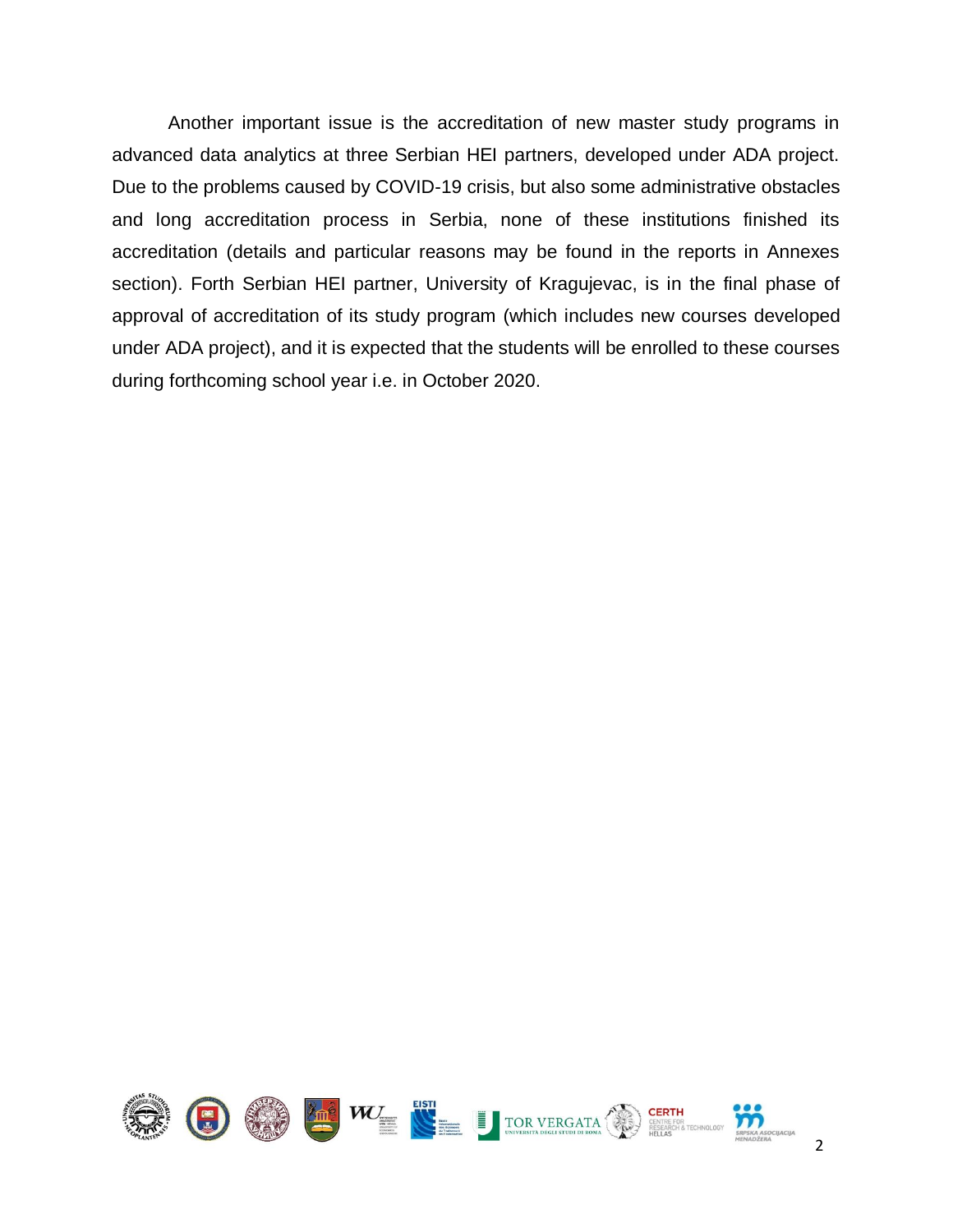#### **ANNEXES**

#### **Internal report No. 2**

- <span id="page-5-0"></span>- University of Novi Sad, Serbia
- University of Belgrade, Serbia
- University of Niš, Serbia
- University of Kragujevac, Serbia
- Vienna University of Economics and Business, Austria
- Graduate School in Computer Science and Mathematics Engineering, Cergy, France
- University of Rome Tor Vergata, Italy
- Centre for Research and Technology Hellas, Greece
- Serbian Association of Managers, Serbia

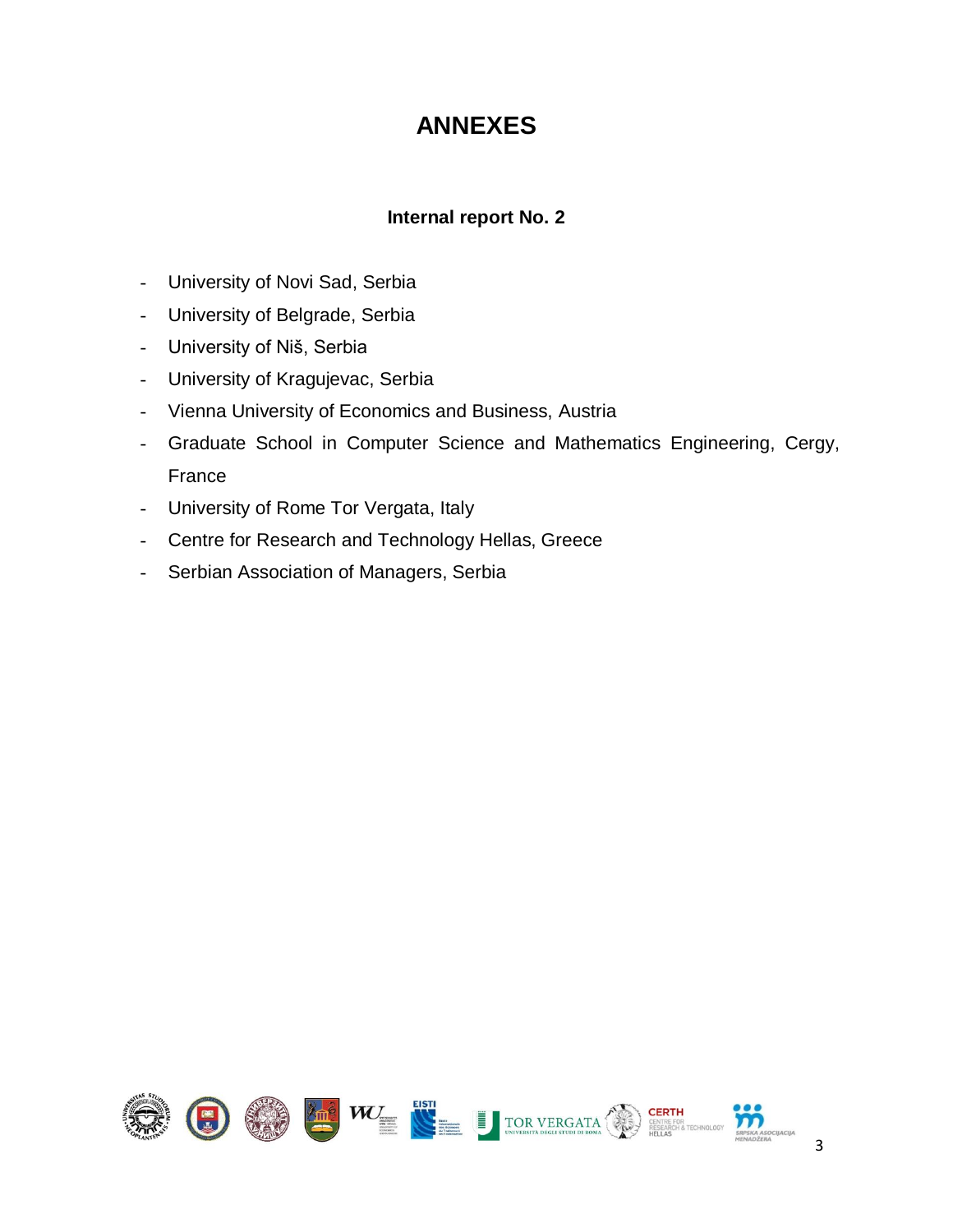



<span id="page-6-0"></span>

| Project partner                                                                                                                                                                                                                                                                                                                         | University of Novi Sad (UNS)                                                                                                                                                                                                                                                                                                                                                                                                                                                                                                                                                                                                                                                                               |
|-----------------------------------------------------------------------------------------------------------------------------------------------------------------------------------------------------------------------------------------------------------------------------------------------------------------------------------------|------------------------------------------------------------------------------------------------------------------------------------------------------------------------------------------------------------------------------------------------------------------------------------------------------------------------------------------------------------------------------------------------------------------------------------------------------------------------------------------------------------------------------------------------------------------------------------------------------------------------------------------------------------------------------------------------------------|
| Reporting period                                                                                                                                                                                                                                                                                                                        | 15.03.2020 - 15.07.2020                                                                                                                                                                                                                                                                                                                                                                                                                                                                                                                                                                                                                                                                                    |
| Description of all activities<br>realised by project partner<br>during reporting period<br>and achieved results:                                                                                                                                                                                                                        | Distance learning courses were organized in<br>cooperation with UNITOV. Separate report was<br>submitted about this activity.<br>UNS has submitted study program for accreditation to<br>National Accreditation Body on June 18th 2020. Before<br>that study program was accepted by University Council.<br>Second public purchase was initiated in order to spend<br>the rest of funds for equipment.                                                                                                                                                                                                                                                                                                     |
| Have you experienced<br>any problems or<br>deviations from the plan<br>and schedule (and<br>which)?<br>(explanations for tasks not<br>fully implemented, critical<br>objectives not fully<br>achieved and/or not being<br>on schedule. Explanation<br>of the impact on other<br>tasks, available resources<br>and the overall planning) | After consultations with Tempus office, stakeholders and<br>EACEA, UNS has changed the structure of the program.<br>The reason is that we want to enable foreign students to<br>be enrolled more easily, because most of them will<br>come to us with 180 ECTS. We have expanded the<br>program and make the master with total of 120 ECTS,<br>lasting two years, instead of previous proposal of 90<br>ECTS. We have introduced additional courses and<br>increased the number of hours and ECTS for already<br>existing courses. The transformation has been<br>implemented at UNS, while UB and UNI have decided to<br>continue with 90 ECTS program, as planned originally in<br>the project proposal. |

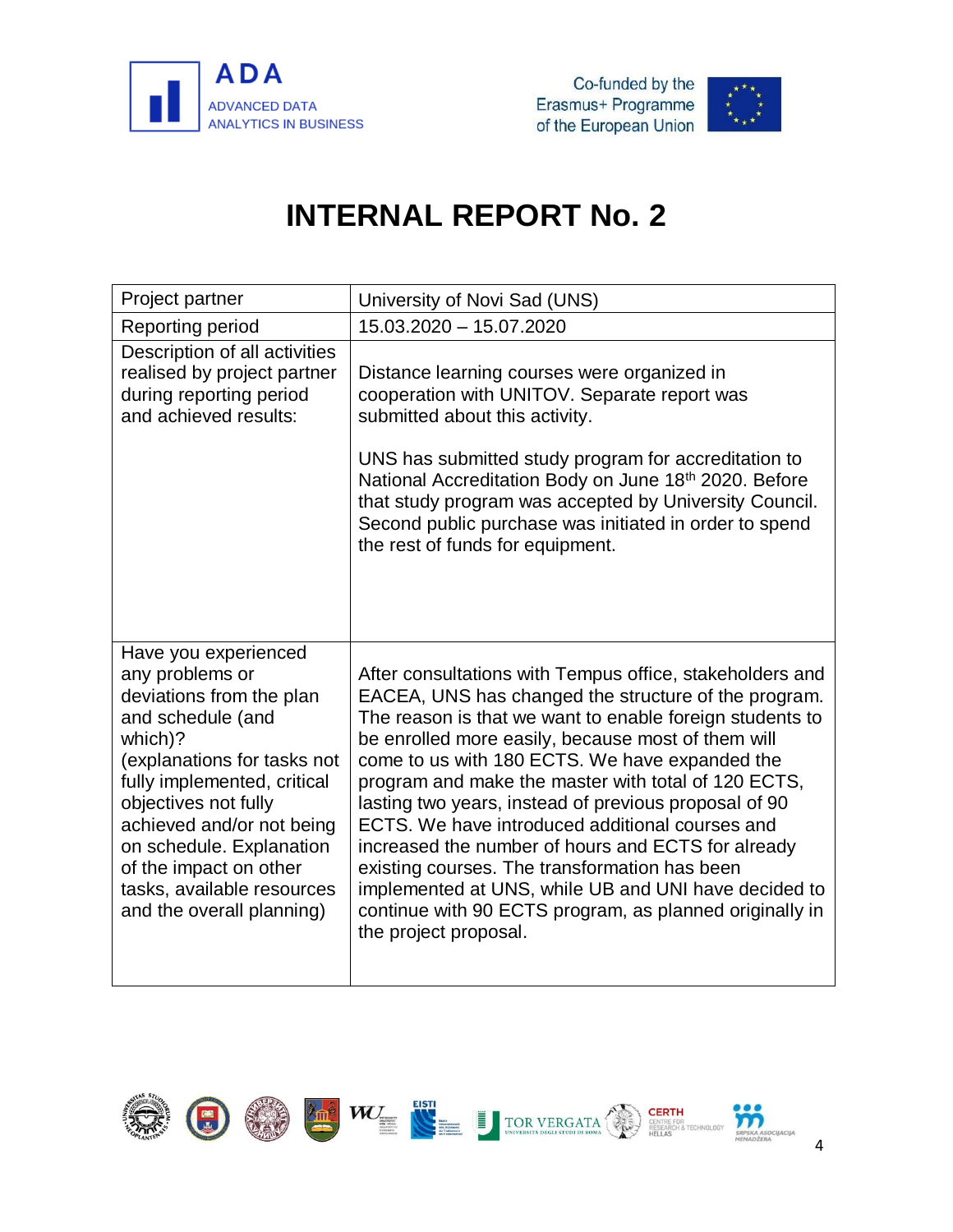





| Measures undertaken to<br>overcome problems and<br>shortcomings:             |                                                                                                                                                           |               |             |             |             |              |
|------------------------------------------------------------------------------|-----------------------------------------------------------------------------------------------------------------------------------------------------------|---------------|-------------|-------------|-------------|--------------|
|                                                                              |                                                                                                                                                           |               |             |             |             |              |
| Suggestions for other<br>partners and for future<br>period (if any):         |                                                                                                                                                           |               |             |             |             |              |
| Activities planned for the<br>following reporting period:                    | Waiting for the possibility to organize the rest of study<br>visits after COVID-19 crisis is over.<br>Waiting for the outcome of accreditation procedure. |               |             |             |             |              |
| Estimated degree of<br>realisation of the WP                                 | WP1 Development of a new program in Advance Data<br><b>Analytics in Business</b>                                                                          |               |             |             |             |              |
| activities (from LFM matrix<br>of project proposal) for                      | Activity                                                                                                                                                  | $0% -$<br>20% | 20%-<br>40% | 40%-<br>60% | 60%-<br>80% | 80%-<br>100% |
| which project partner is<br>responsible for<br>(to be filled only by project | 1.1 Analysis of best<br>practice and<br>comparative analysis                                                                                              |               |             |             |             | X            |
| partners leading work<br>package):                                           | 1.2 Learning<br>outcomes and<br>competencies                                                                                                              |               |             |             |             | X            |
|                                                                              | 1.3 Program,<br>modules, syllabi of<br>all courses and<br><b>ECTS</b>                                                                                     |               |             |             |             | X            |
|                                                                              | WP6 Management of the project                                                                                                                             |               |             |             |             |              |
|                                                                              | Activity                                                                                                                                                  | $0% -$<br>20% | 20%-<br>40% | 40%-<br>60% | 60%-<br>80% | 80%-<br>100% |











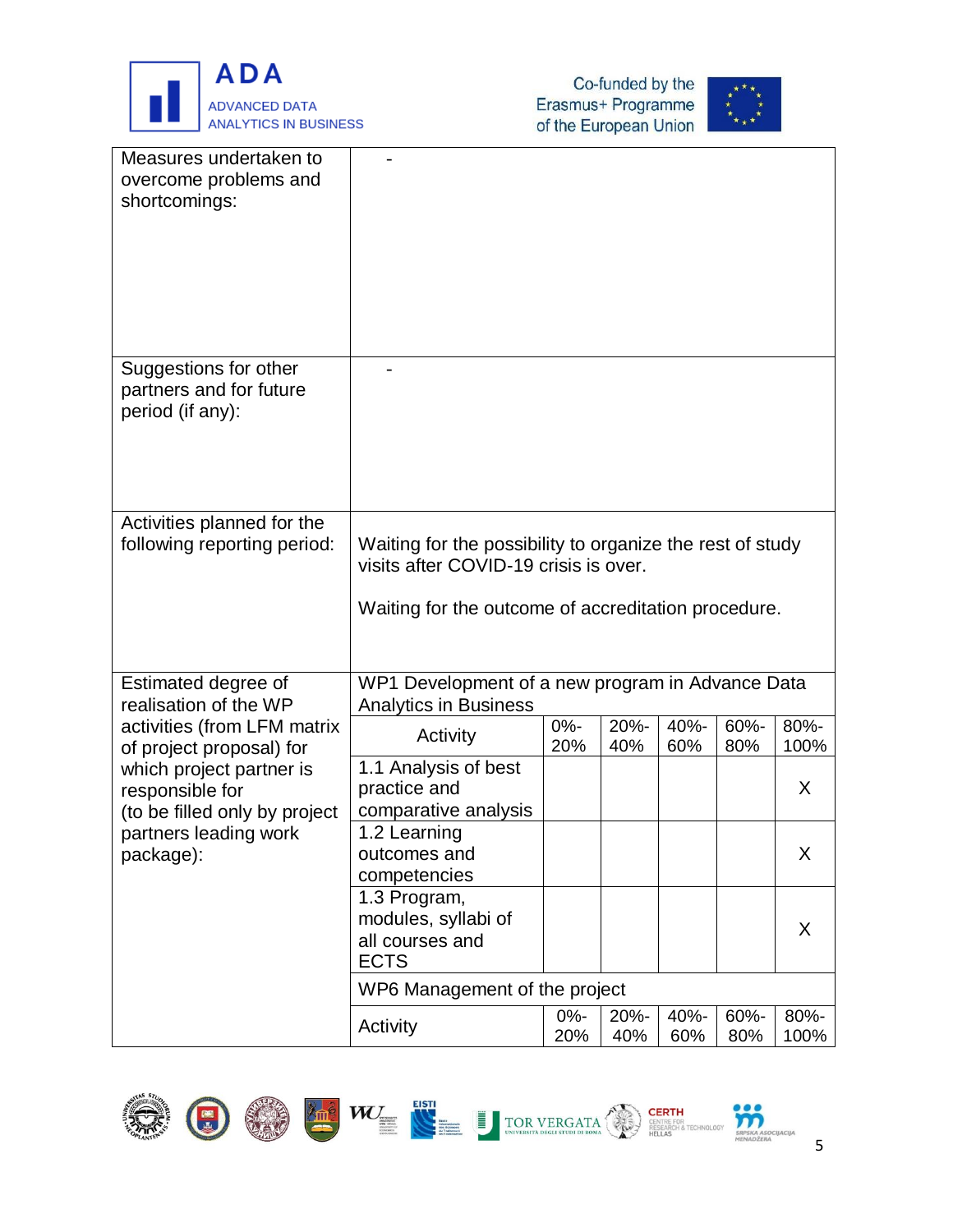

| Co-funded by the      |
|-----------------------|
| Erasmus+ Programme    |
| of the European Union |



|                    | 6.1 Project<br>coordination<br>meetings             | X |  |
|--------------------|-----------------------------------------------------|---|--|
|                    | 6.2 Efficient overall<br>project management         | X |  |
|                    | 6.3 Efficient local<br>project management           | X |  |
|                    | 6.4 Interim Report<br>(IR) and Final Report<br>'FR' | X |  |
| Prepared by:       | Mirko Savić                                         |   |  |
| Date of reporting: | 15/07/2020                                          |   |  |

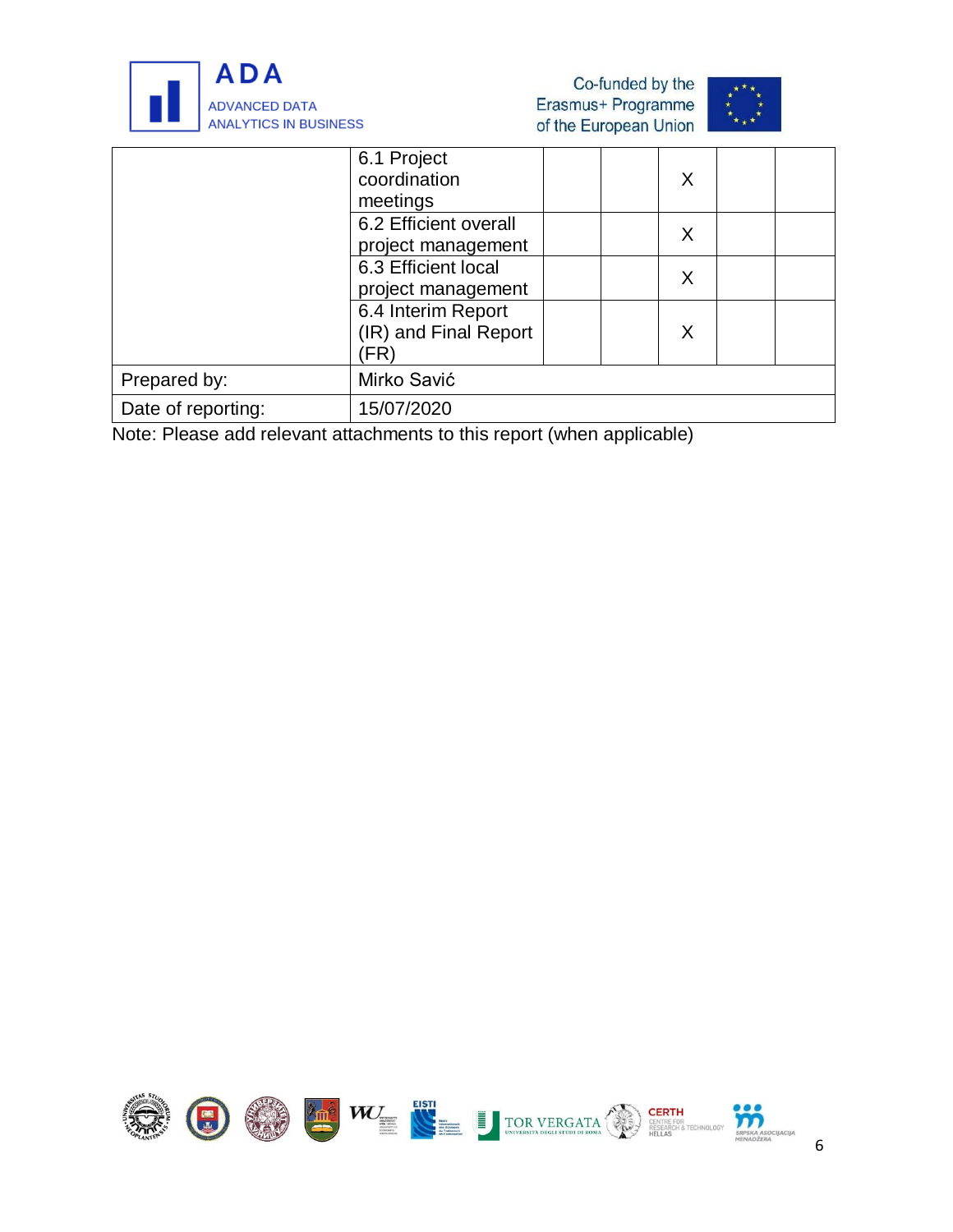



<span id="page-9-0"></span>

| Project partner                                                                                                                                                                                                                                                                                                                         | University of Belgrade (UB)                                                                                                                                                                                                                                                                                                                                                                                                                                                                                                                                                                                                                                                                                                          |
|-----------------------------------------------------------------------------------------------------------------------------------------------------------------------------------------------------------------------------------------------------------------------------------------------------------------------------------------|--------------------------------------------------------------------------------------------------------------------------------------------------------------------------------------------------------------------------------------------------------------------------------------------------------------------------------------------------------------------------------------------------------------------------------------------------------------------------------------------------------------------------------------------------------------------------------------------------------------------------------------------------------------------------------------------------------------------------------------|
| Reporting period                                                                                                                                                                                                                                                                                                                        | 15.03.2020 - 15.07.2020                                                                                                                                                                                                                                                                                                                                                                                                                                                                                                                                                                                                                                                                                                              |
| Description of all activities<br>realised by project partner<br>during reporting period<br>and achieved results:                                                                                                                                                                                                                        | WP2.5 Preparation of the courses and teaching material<br>UB has continued to prepare for the new master study<br>program, in terms of modifying some of the intended<br>topics to cover in specific courses. The reason is that<br>some of the topics related to data analysis have become<br>more popular since the conception of the program. UB<br>wants to keep up with the developments in the field and<br>to have them reflected in the related courses.<br>WP2.7 Preparations for accreditation of the new study<br>programs<br>See the next section.                                                                                                                                                                       |
| Have you experienced<br>any problems or<br>deviations from the plan<br>and schedule (and<br>which)?<br>(explanations for tasks not<br>fully implemented, critical<br>objectives not fully<br>achieved and/or not being<br>on schedule. Explanation<br>of the impact on other<br>tasks, available resources<br>and the overall planning) | Yes.<br>WP2.7 Preparations for accreditation of the new study<br>programs<br>ALL activities that have been planned for this period<br>have been stalled due to the COVID-19 pandemic. The<br>university administration has been largely ineffective.<br>The administrative activities that have been blocking the<br>accreditation of the new study program throughout the<br>last academic year could not be completed. It is only at<br>the end of June 2020 that the university administration<br>has got back to work.<br>WP2.1 Purchase of equipment<br>In addition, the equipment purchase process has been<br>stalled as well. The provider has informed the university<br>that all import of the computer equipment has been |
|                                                                                                                                                                                                                                                                                                                                         | EISTI<br>WU.<br>CERTH<br><b>TOR VERGAT</b><br><b>FECHNOLOG</b><br><b>RPSKA ASOCIJACIJA</b><br><b>IELLAS</b><br><b>IENADŽERA</b>                                                                                                                                                                                                                                                                                                                                                                                                                                                                                                                                                                                                      |









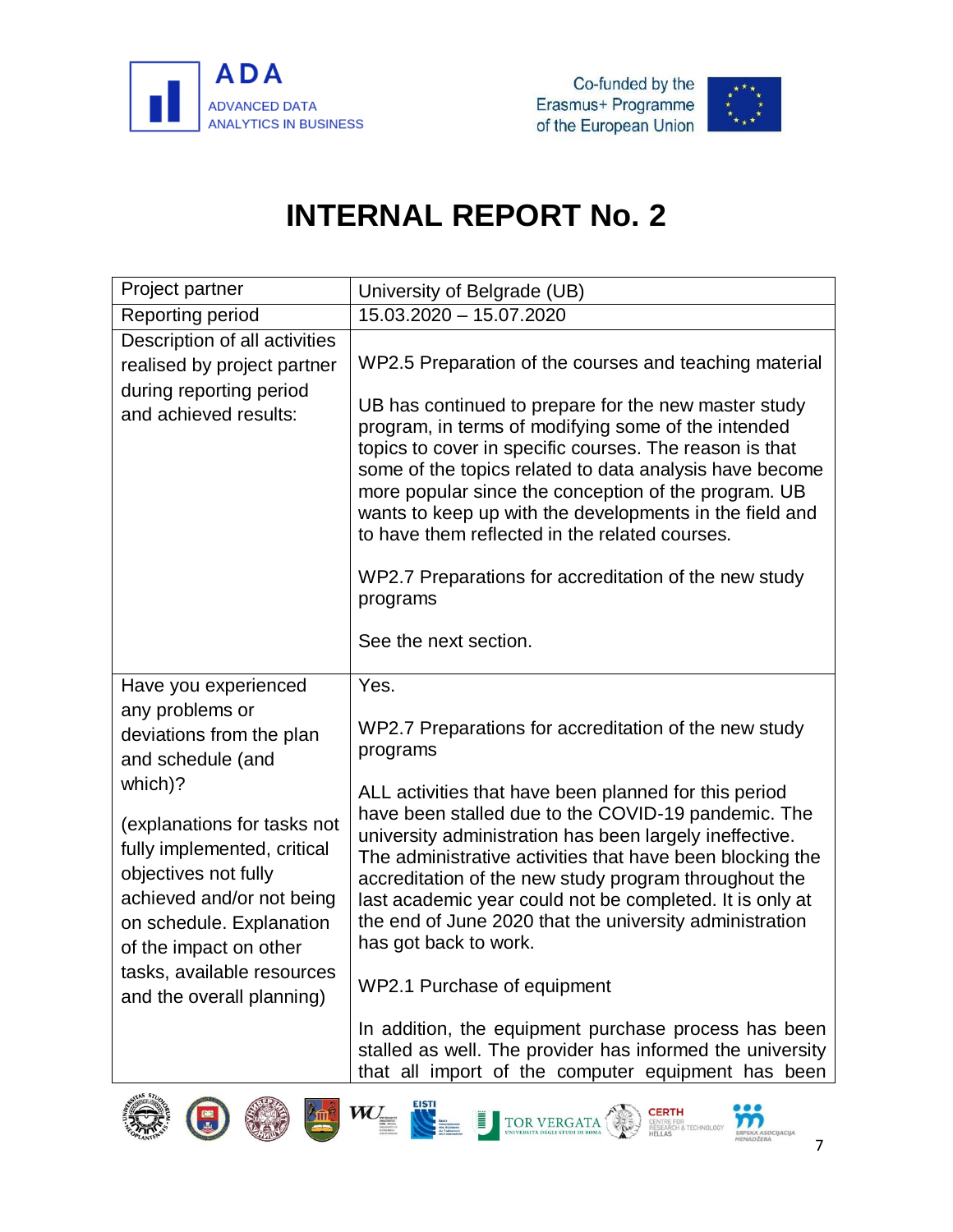





|                                                      | postponed until the situation with the pandemic is relaxed.<br>This, in turn, has caused a new round of the related<br>administrative procedure. The latest news is that UB will<br>get the equipment from the provider by the end of the<br>Summer 2020. |        |     |     |     |      |  |
|------------------------------------------------------|-----------------------------------------------------------------------------------------------------------------------------------------------------------------------------------------------------------------------------------------------------------|--------|-----|-----|-----|------|--|
| Measures undertaken to                               | Working from home has proved only partially effective.                                                                                                                                                                                                    |        |     |     |     |      |  |
| overcome problems and                                | The administration has done part of its job from home,                                                                                                                                                                                                    |        |     |     |     |      |  |
| shortcomings:                                        | but could not do all of it that way. The UB management                                                                                                                                                                                                    |        |     |     |     |      |  |
|                                                      | has done its best to speed things up, but has not been<br>able to do everything that could have been done had the                                                                                                                                         |        |     |     |     |      |  |
|                                                      | situation been regular.                                                                                                                                                                                                                                   |        |     |     |     |      |  |
|                                                      |                                                                                                                                                                                                                                                           |        |     |     |     |      |  |
| Suggestions for other                                | To ask the funding agency for a 1-year extension of the                                                                                                                                                                                                   |        |     |     |     |      |  |
| partners and for future<br>period (if any):          | project lifetime, without extra funding, in order to                                                                                                                                                                                                      |        |     |     |     |      |  |
|                                                      | complete the accreditation process.                                                                                                                                                                                                                       |        |     |     |     |      |  |
| Activities planned for the                           |                                                                                                                                                                                                                                                           |        |     |     |     |      |  |
| following reporting period:                          | There is no point in strict planning. At the time of writing                                                                                                                                                                                              |        |     |     |     |      |  |
|                                                      | this report, the situation with the pandemic in Serbia is                                                                                                                                                                                                 |        |     |     |     |      |  |
|                                                      | getting worse, and all plans are likely to end up as                                                                                                                                                                                                      |        |     |     |     |      |  |
|                                                      | wishful thinking.                                                                                                                                                                                                                                         |        |     |     |     |      |  |
|                                                      | Having said that, the plans are to try to complete the                                                                                                                                                                                                    |        |     |     |     |      |  |
|                                                      | administrative procedures and submit the program for                                                                                                                                                                                                      |        |     |     |     |      |  |
|                                                      | accreditation, as well as to get and install the equipment.                                                                                                                                                                                               |        |     |     |     |      |  |
| Estimated degree of                                  | WP2 Preparations for implementation of new master                                                                                                                                                                                                         |        |     |     |     |      |  |
| realisation of the WP                                | program                                                                                                                                                                                                                                                   |        |     |     |     |      |  |
| activities (from LFM matrix                          |                                                                                                                                                                                                                                                           | $0% -$ | 20% | 40% | 60% | 80%  |  |
| of project proposal) for<br>which project partner is | Activity                                                                                                                                                                                                                                                  | 20%    | 40% | 60% | 80% | 100% |  |
| responsible for                                      | <b>WP2.1 Purchase</b>                                                                                                                                                                                                                                     |        |     |     | X   |      |  |
|                                                      | of equipment                                                                                                                                                                                                                                              |        |     |     |     |      |  |
| (to be filled only by project                        | <b>WP2.2</b>                                                                                                                                                                                                                                              |        |     |     |     |      |  |
| partners leading work                                | Organization of<br>workshop in                                                                                                                                                                                                                            |        |     |     |     |      |  |
| package):                                            | Serbia on teaching                                                                                                                                                                                                                                        |        |     |     | X   |      |  |
|                                                      | methodology in                                                                                                                                                                                                                                            |        |     |     |     |      |  |
|                                                      | advanced data                                                                                                                                                                                                                                             |        |     |     |     |      |  |
|                                                      | analytics                                                                                                                                                                                                                                                 |        |     |     |     |      |  |









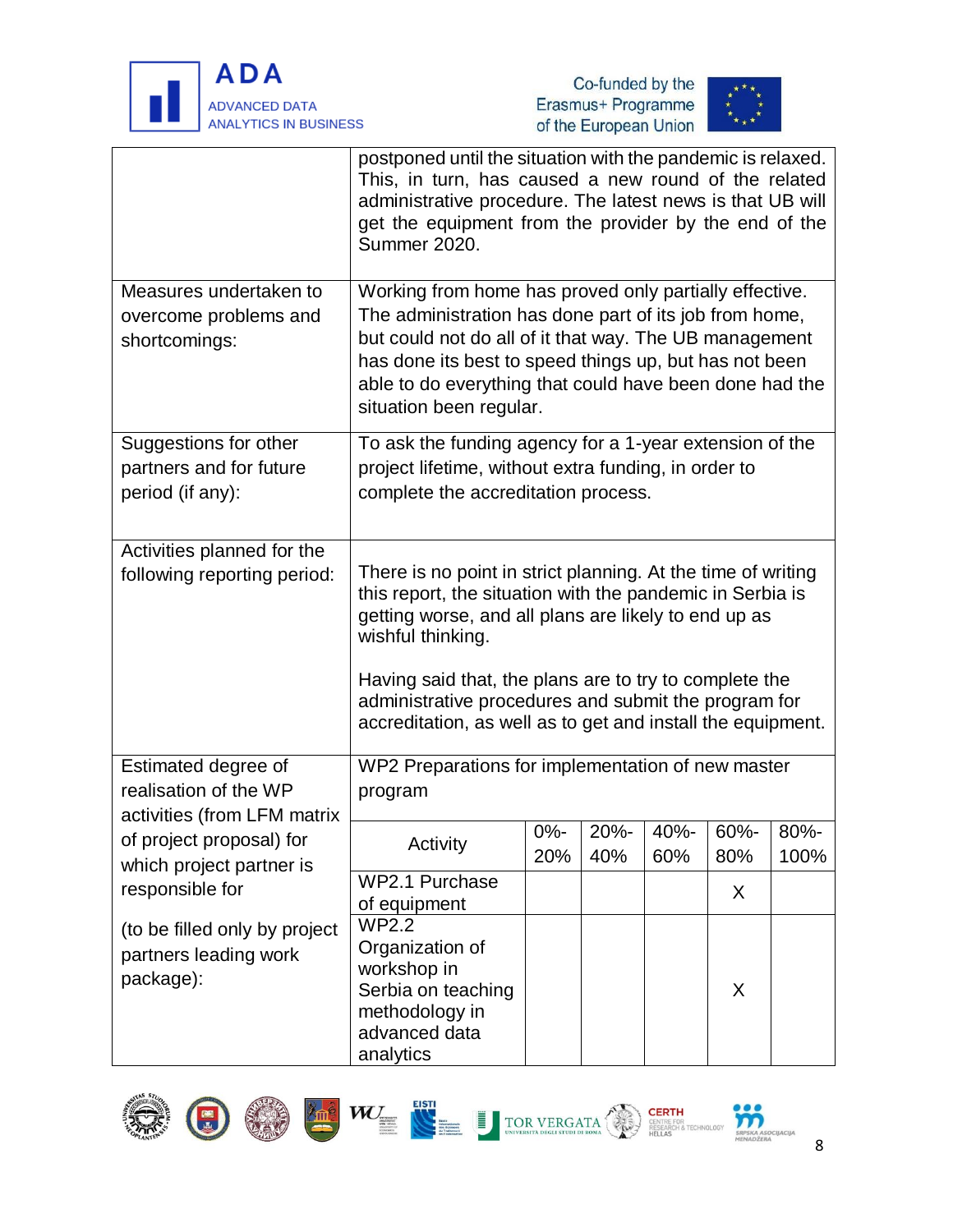





|                    | <b>WP2.3 Preparation</b> |              |   |   |    |
|--------------------|--------------------------|--------------|---|---|----|
|                    | of the Guide in          | X            |   |   |    |
|                    | methodology              |              |   |   |    |
|                    | WP2.4 Study visits       |              |   |   |    |
|                    | of staff from Serbia     |              | X |   |    |
|                    | to EU                    |              |   |   |    |
|                    | <b>WP2.5 Preparation</b> |              |   |   |    |
|                    | of the courses and       |              |   |   | X. |
|                    | teaching material        |              |   |   |    |
|                    | <b>WP2.6 Preparation</b> | $\mathsf{X}$ |   |   |    |
|                    | of the LLL program       |              |   |   |    |
|                    | <b>WP2.7</b>             |              |   |   |    |
|                    | Preparations for         |              |   |   |    |
|                    | accreditation of the     |              |   | X |    |
|                    | new study                |              |   |   |    |
|                    | programs                 |              |   |   |    |
|                    | <b>WP2.8</b>             |              |   |   |    |
|                    | Development of           |              |   |   | X  |
|                    | the ADA project          |              |   |   |    |
|                    | booklet                  |              |   |   |    |
| Prepared by:       | Vladan Devedžić          |              |   |   |    |
| Date of reporting: | 15.07.2020               |              |   |   |    |
|                    |                          |              |   |   |    |

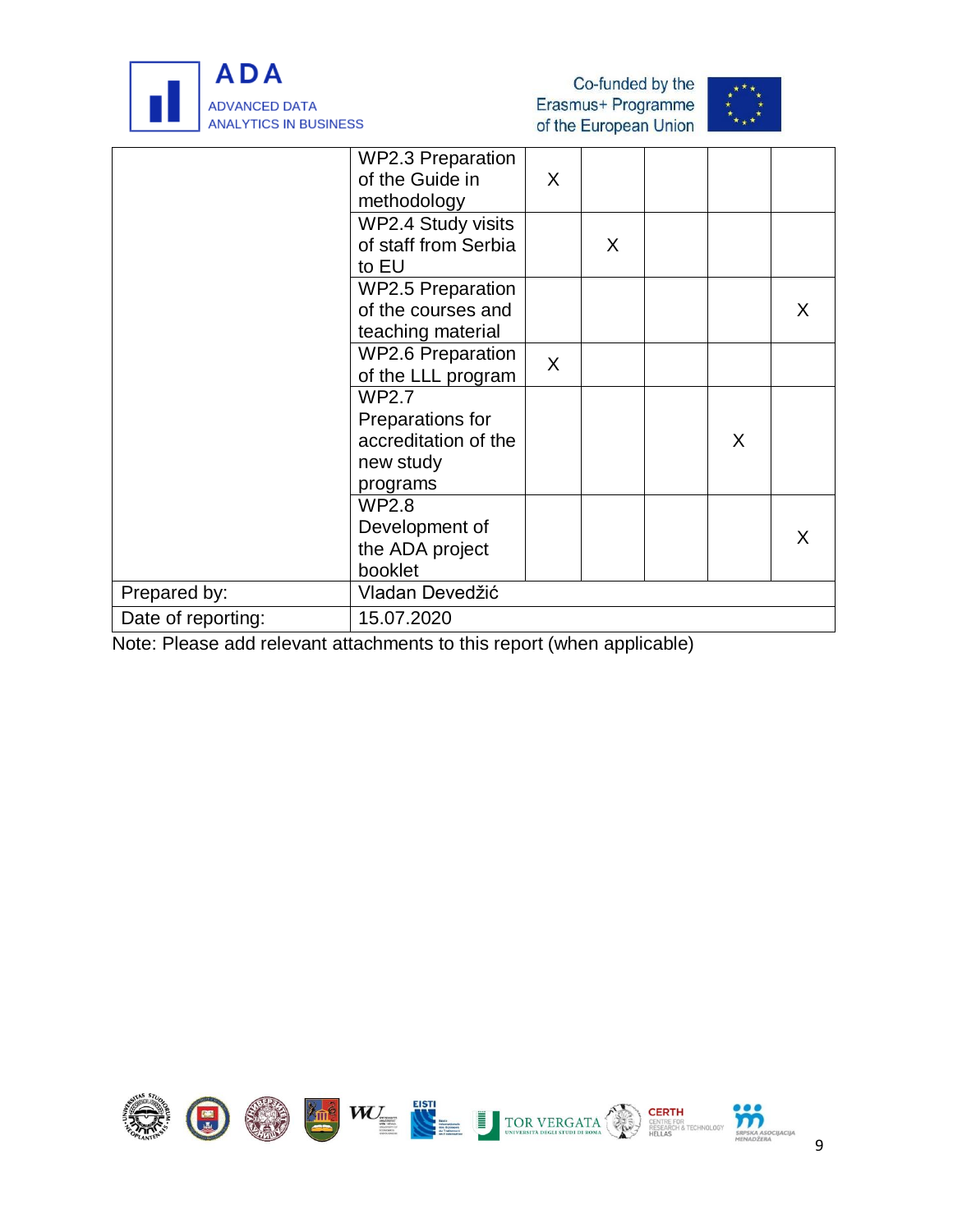





<span id="page-12-0"></span>

| Project partner                                                                                                                                                                                                                                                                                                                         | University of Nis (UNI)                                                                                                                                                                                                                                                                                                                                                                                                                                                                                                                                                                                                                                                                                       |
|-----------------------------------------------------------------------------------------------------------------------------------------------------------------------------------------------------------------------------------------------------------------------------------------------------------------------------------------|---------------------------------------------------------------------------------------------------------------------------------------------------------------------------------------------------------------------------------------------------------------------------------------------------------------------------------------------------------------------------------------------------------------------------------------------------------------------------------------------------------------------------------------------------------------------------------------------------------------------------------------------------------------------------------------------------------------|
| Reporting period                                                                                                                                                                                                                                                                                                                        | 15.03.2020 - 15.07.2020                                                                                                                                                                                                                                                                                                                                                                                                                                                                                                                                                                                                                                                                                       |
| Description of all activities<br>realised by project partner<br>during reporting period<br>and achieved results:                                                                                                                                                                                                                        | All necessary equipment for realization of master<br>program was purchased and put to use.<br>Lecturers are working on preparation of teaching<br>$\overline{\phantom{a}}$<br>material for new master courses, according to<br>syllabi.                                                                                                                                                                                                                                                                                                                                                                                                                                                                       |
| Have you experienced<br>any problems or<br>deviations from the plan<br>and schedule (and<br>which)?<br>(explanations for tasks not<br>fully implemented, critical<br>objectives not fully<br>achieved and/or not being<br>on schedule. Explanation<br>of the impact on other<br>tasks, available resources<br>and the overall planning) | Accreditation procedure has been put on hold at<br>universities. Study programs were approved by the<br>Council of Teachers at faculties and were referred to<br>universities to get approval from the appropriate bodies<br>(Quality Committee, Expert Council and Senate of the<br>university). Afterwards study program can be submitted<br>to the National Accreditation Body (NAT).<br>According to the plan, activity 3.1. Accreditation of the<br>master study program was meant to be realized in the<br>period between October 2019 and the end of March<br>2020, but due to Covid-19 pandemic and transitions to a<br>new mode of operation at universities, all activities have<br>been postponed. |

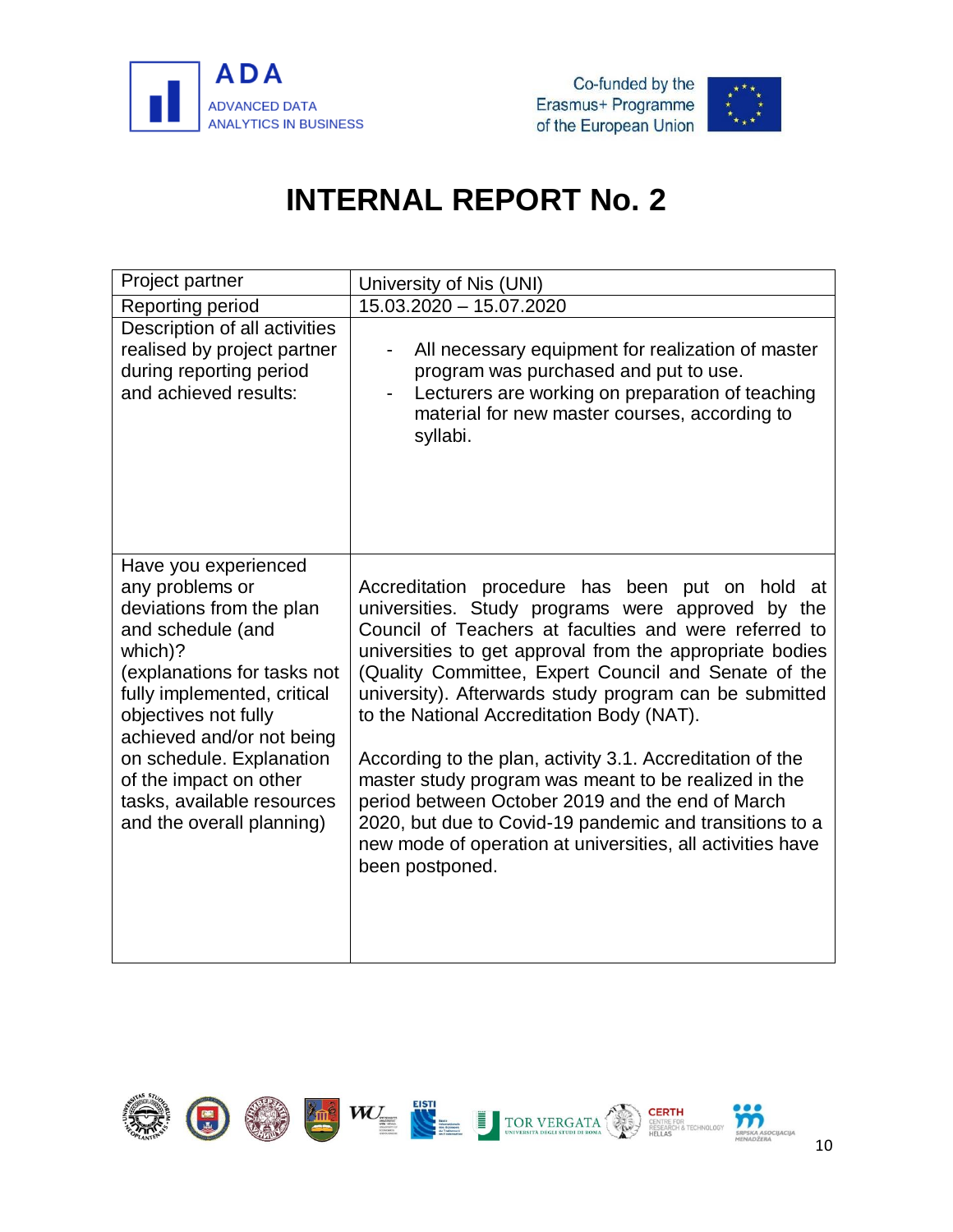





| Measures undertaken to<br>overcome problems and<br>shortcomings:                                                                                                                                       | Any measures to overcome current problems related to<br>accreditation procedure are out of the UNI control due to<br>the uncertainty of the COVID-19 situation. All<br>universities in Serbia, who are project partners, operate<br>by strict government guidelines.                 |               |             |             |             |              |
|--------------------------------------------------------------------------------------------------------------------------------------------------------------------------------------------------------|--------------------------------------------------------------------------------------------------------------------------------------------------------------------------------------------------------------------------------------------------------------------------------------|---------------|-------------|-------------|-------------|--------------|
| Suggestions for other<br>partners and for future<br>period (if any):                                                                                                                                   |                                                                                                                                                                                                                                                                                      |               |             |             |             |              |
| Activities planned for the<br>following reporting period:                                                                                                                                              | will<br>The<br>materials<br>Accreditation Body, right after the approval of Senate of<br>UNI. Having in mind the recent development of situation,<br>it is expected that the enrolment of first generation at ADA<br>in Business master course will be postponed to October<br>2021. | be            | submitted   | to          | the         | National     |
| Estimated degree of                                                                                                                                                                                    | WP3 Implementation of the program                                                                                                                                                                                                                                                    |               |             |             |             |              |
| realisation of the WP<br>activities (from LFM matrix<br>of project proposal) for<br>which project partner is<br>responsible for<br>(to be filled only by project<br>partners leading work<br>package): | Activity                                                                                                                                                                                                                                                                             | $0% -$<br>20% | 20%-<br>40% | 40%-<br>60% | 60%-<br>80% | 80%-<br>100% |
|                                                                                                                                                                                                        | 3.1 Accreditation of<br>master study<br>program                                                                                                                                                                                                                                      |               |             | X           |             |              |
|                                                                                                                                                                                                        | 3.2 New master<br>program<br>implemented                                                                                                                                                                                                                                             | X             |             |             |             |              |
|                                                                                                                                                                                                        | 3.3 New LLL<br>program<br>implemented                                                                                                                                                                                                                                                | X             |             |             |             |              |
|                                                                                                                                                                                                        | 3.4 Report on<br>feedback and final<br>analysis                                                                                                                                                                                                                                      | X             |             |             |             |              |
| Prepared by:                                                                                                                                                                                           | Vesna Janković-Milić                                                                                                                                                                                                                                                                 |               |             |             |             |              |
| Date of reporting:                                                                                                                                                                                     | 15.07.2020.                                                                                                                                                                                                                                                                          |               |             |             |             |              |

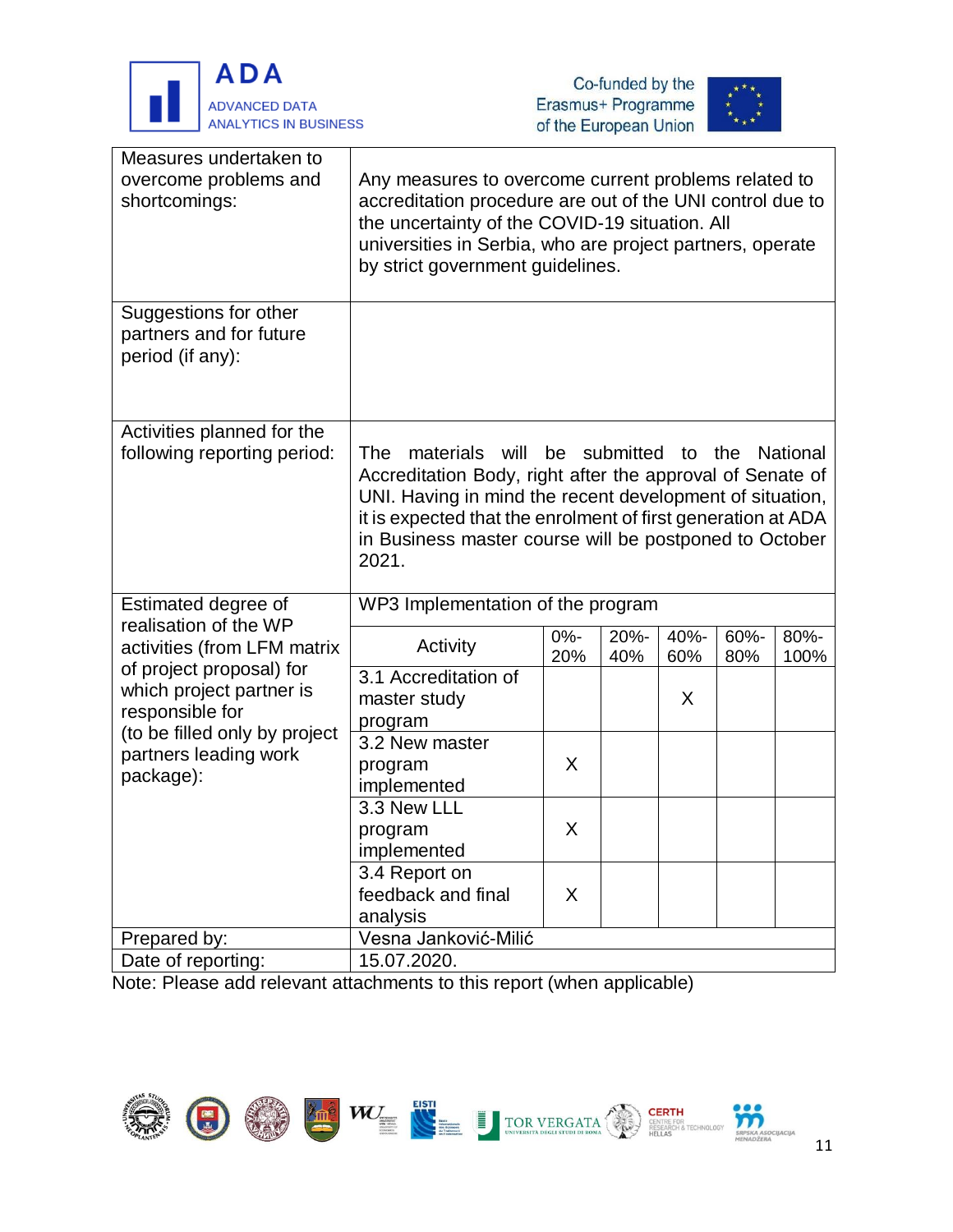



<span id="page-14-0"></span>

| Project partner                                                                                                  | University of Kragujevac (UNIKG)                                                                                                                                                                                                                                                                                                                                                                                                                                                                                                                                                                                                                                                                                                                                                                                                                                                                                                                                                                                                                                                                                                                                          |
|------------------------------------------------------------------------------------------------------------------|---------------------------------------------------------------------------------------------------------------------------------------------------------------------------------------------------------------------------------------------------------------------------------------------------------------------------------------------------------------------------------------------------------------------------------------------------------------------------------------------------------------------------------------------------------------------------------------------------------------------------------------------------------------------------------------------------------------------------------------------------------------------------------------------------------------------------------------------------------------------------------------------------------------------------------------------------------------------------------------------------------------------------------------------------------------------------------------------------------------------------------------------------------------------------|
| Reporting period                                                                                                 | 15.03.2020 - 15.07.2020                                                                                                                                                                                                                                                                                                                                                                                                                                                                                                                                                                                                                                                                                                                                                                                                                                                                                                                                                                                                                                                                                                                                                   |
| Description of all activities<br>realised by project partner<br>during reporting period<br>and achieved results: | Due to COVID-19 crisis, all planned mobilities were<br>postponed until the end of the crisis. In the reporting<br>period, UNIKG team members worked on preparation of<br>teaching materials for new courses developed under<br>ADA project. The accreditation of new master study<br>programs which include new courses developed under<br>ADA project is in the final phase, and we expect that<br>UNIKG i.e. its Faculty of Economics will enroll students<br>to these courses in October 2020.<br>UNIKG also finalized first phase of equipment purchase,<br>which was late, due to COVID-19 crisis. The ordered<br>equipment was delivered and paid for in June 2020, and<br>during the summer it will be installed in the new<br>computer classroom, dedicated primarily to the new data<br>analytics courses. UNIKG representatives also took part<br>in the ongoing second phase of equipment purchase.<br>Finally, as a Leader of WP4 and WP5, UNIKG worked<br>on coordination of work in these two work packages. In<br>the reporting period, UNIKG representatives maintained<br>project website, and also coordinated preparation of<br>Internal Report No. 2. |

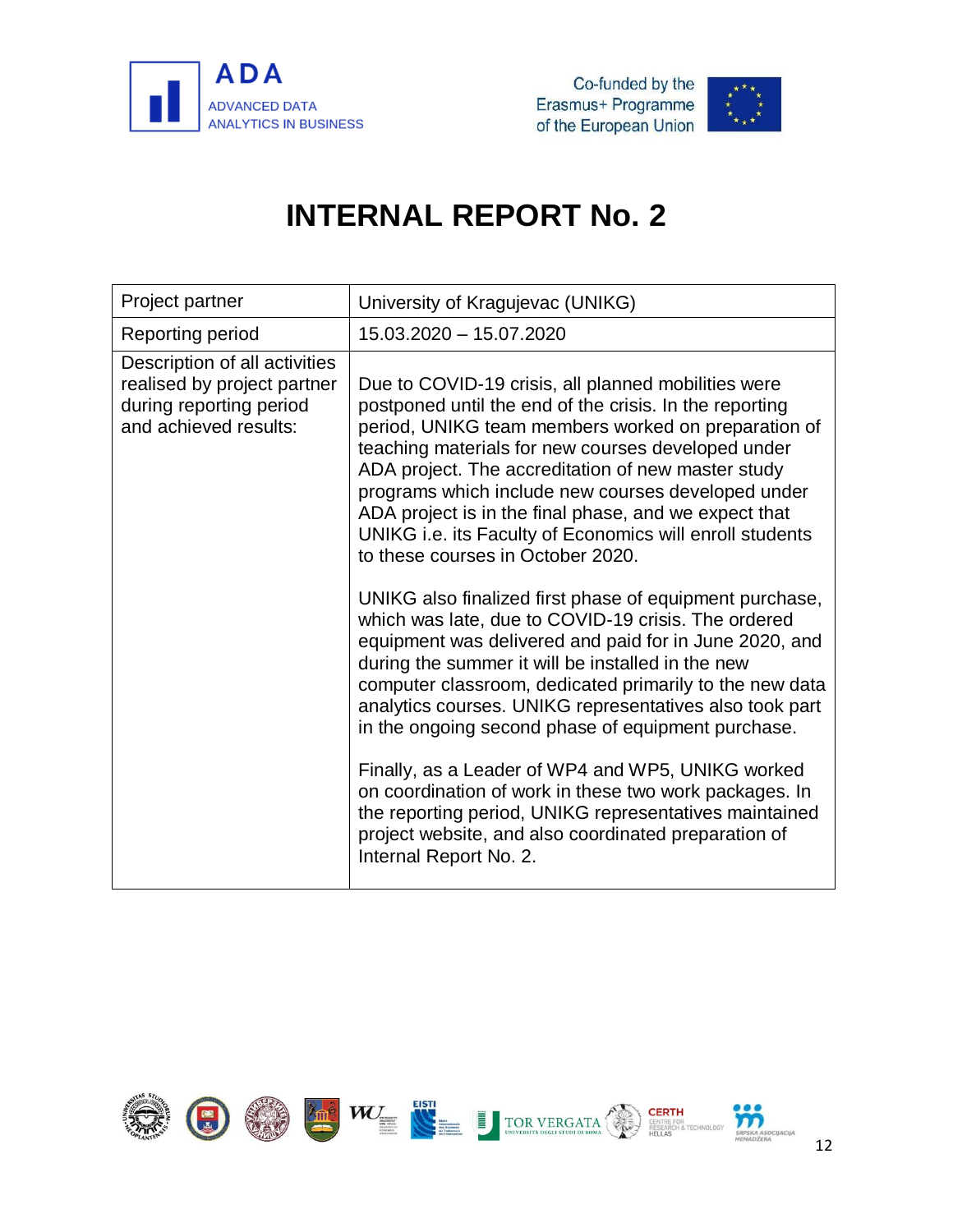





| Have you experienced<br>any problems or<br>deviations from the plan<br>and schedule (and<br>which)?<br>(explanations for tasks not<br>fully implemented, critical<br>objectives not fully<br>achieved and/or not being<br>on schedule. Explanation<br>of the impact on other<br>tasks, available resources<br>and the overall planning) | COVID-19 pandemic caused some problems related to<br>mobility within the project, but UNIKG successfully<br>finished some previously delayed activities, such as<br>equipment purchase and study program accreditation. |
|-----------------------------------------------------------------------------------------------------------------------------------------------------------------------------------------------------------------------------------------------------------------------------------------------------------------------------------------|-------------------------------------------------------------------------------------------------------------------------------------------------------------------------------------------------------------------------|
| Measures undertaken to                                                                                                                                                                                                                                                                                                                  | $\overline{\phantom{a}}$                                                                                                                                                                                                |
| overcome problems and<br>shortcomings:                                                                                                                                                                                                                                                                                                  |                                                                                                                                                                                                                         |
| Suggestions for other<br>partners and for future<br>period (if any):                                                                                                                                                                                                                                                                    | <b>No</b>                                                                                                                                                                                                               |
| Activities planned for the<br>following reporting period:                                                                                                                                                                                                                                                                               | Due to COVID-19 problems, it is hard to predict how and<br>what will be possible to do in the next period. UNIKG will<br>use online communication with all project partners.                                            |
|                                                                                                                                                                                                                                                                                                                                         | UNIKG will continue to participate in activities related to<br>the second equipment purchasing procedure (remaining<br>money for the Equipment).                                                                        |
|                                                                                                                                                                                                                                                                                                                                         | Finally, UNIKG will continue to coordinate the activities<br>within WP4 and WP5, which it leads, and to maintain<br>project website and LinkedIn profile.                                                               |
|                                                                                                                                                                                                                                                                                                                                         |                                                                                                                                                                                                                         |



**SRPSKA AS**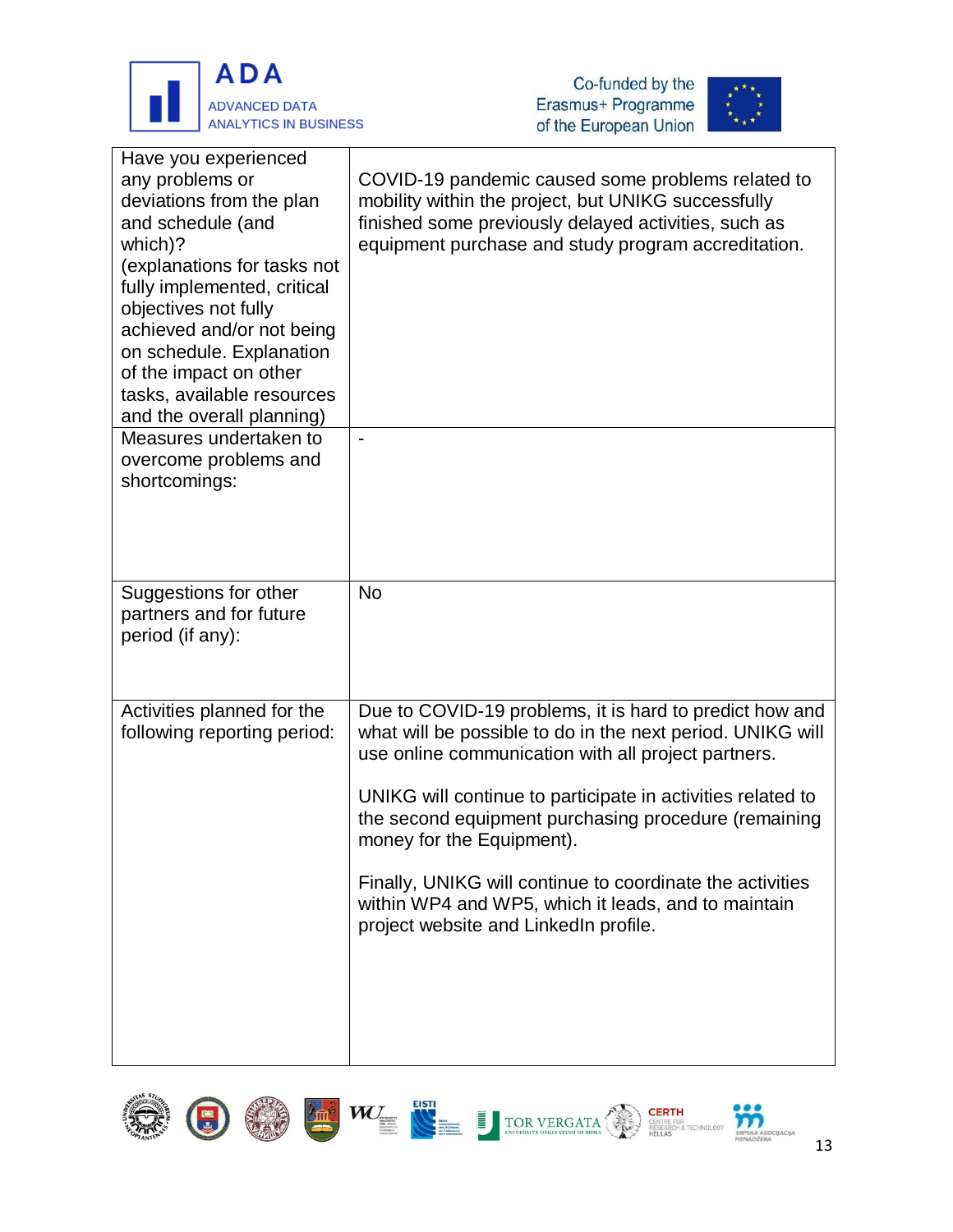





| Estimated degree of<br>realisation of the WP<br>activities (from LFM matrix<br>of project proposal) for<br>which project partner is<br>responsible for | WP4 Dissemination and exploitation of project results |               |             |             |             |              |
|--------------------------------------------------------------------------------------------------------------------------------------------------------|-------------------------------------------------------|---------------|-------------|-------------|-------------|--------------|
|                                                                                                                                                        | Activity                                              | $0% -$<br>20% | 20%-<br>40% | 40%-<br>60% | 60%-<br>80% | 80%-<br>100% |
|                                                                                                                                                        | 4.1 Set-up<br>Dissemination and<br>exploitation plan  |               |             |             |             | X            |
| (to be filled only by project<br>partners leading work<br>package):                                                                                    | 4.2 Design of project<br>visual identity              |               |             |             |             | X            |
|                                                                                                                                                        | 4.3 Design and<br>setup of project web<br>site        |               |             |             |             | X            |
|                                                                                                                                                        | 4.4 Raising<br>awareness for ADA                      |               |             | X           |             |              |
|                                                                                                                                                        | 4.5 Final Conference                                  | X             |             |             |             |              |
|                                                                                                                                                        | WP5 Quality control and monitoring                    |               |             |             |             |              |
|                                                                                                                                                        | Activity                                              | $0% -$<br>20% | 20%-<br>40% | 40%-<br>60% | 60%-<br>80% | 80%-<br>100% |
|                                                                                                                                                        | 5.1 Defining plan for<br>project quality<br>control   |               |             |             |             | X            |
|                                                                                                                                                        | 5.2 Defining metrics<br>for ADA                       |               |             |             |             | X            |
|                                                                                                                                                        | 5.3 Internal project<br>control and<br>monitoring     |               |             | X           |             |              |
|                                                                                                                                                        | 5.4 External<br>evaluation                            | X             |             |             |             |              |
| Prepared by:                                                                                                                                           | Zoran Kalinić                                         |               |             |             |             |              |
| Date of reporting:                                                                                                                                     | 15.07.2020                                            |               |             |             |             |              |

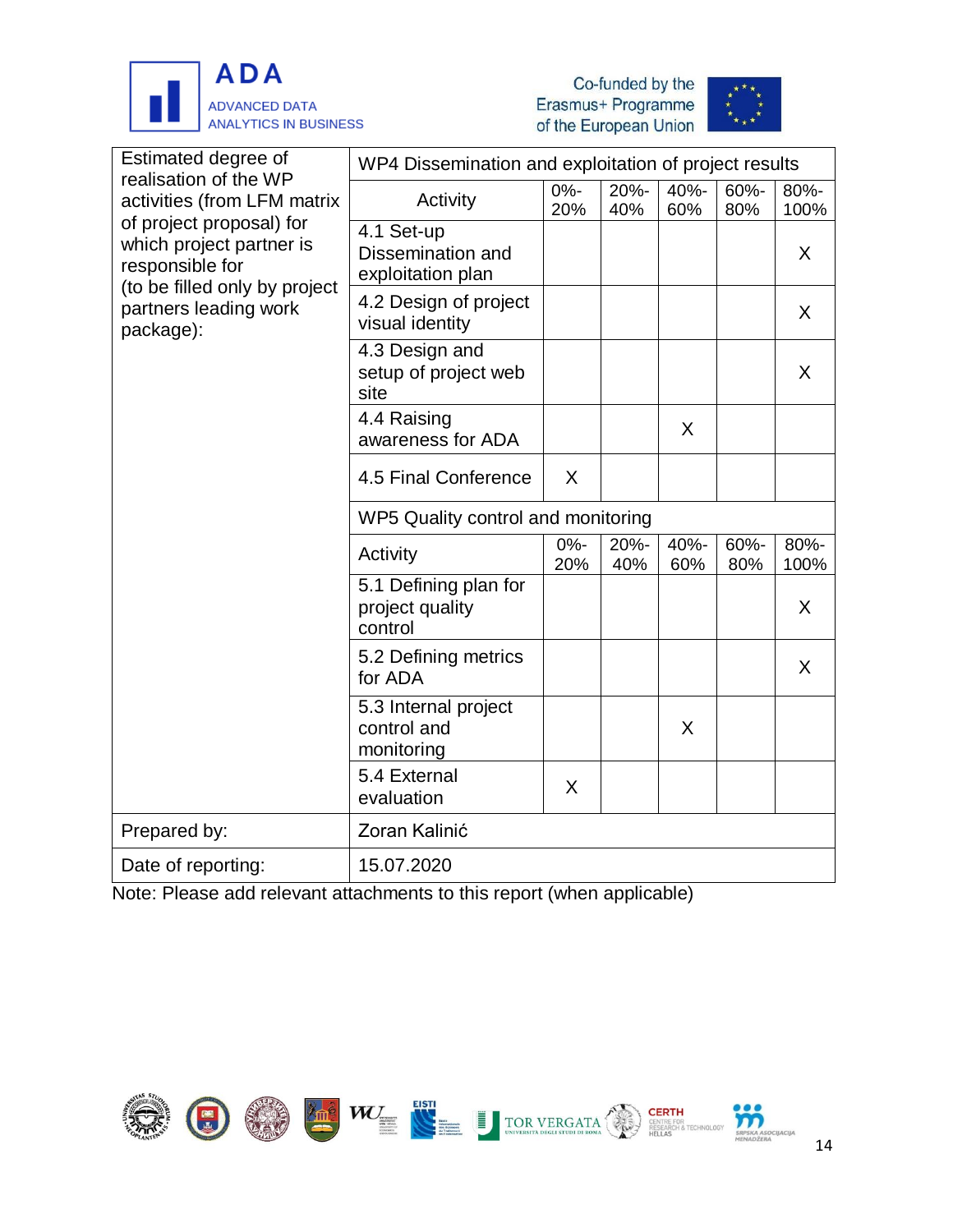



<span id="page-17-0"></span>

| Project partner                                                                                                                                                                                                                                                                                                                      | Vienna University of Economics and Business<br>Administration (WU)                                                                                                                                                                                          |
|--------------------------------------------------------------------------------------------------------------------------------------------------------------------------------------------------------------------------------------------------------------------------------------------------------------------------------------|-------------------------------------------------------------------------------------------------------------------------------------------------------------------------------------------------------------------------------------------------------------|
| Reporting period                                                                                                                                                                                                                                                                                                                     | $15.03.\overline{2020 - 15.07.2020}$                                                                                                                                                                                                                        |
| Description of all activities<br>realised by project partner<br>during reporting period<br>and achieved results:                                                                                                                                                                                                                     | Professors of WU during the reporting period were<br>mainly engaged in preparation of teaching materials for<br>the classes that they should give at courses developed<br>and accredited under ADA project, to students at<br>Serbian partner universities. |
| Have you experienced any<br>problems or deviations<br>from the plan and<br>schedule (and which)?<br>(explanations for tasks not<br>fully implemented, critical<br>objectives not fully<br>achieved and/or not being<br>on schedule. Explanation<br>of the impact on other<br>tasks, available resources<br>and the overall planning) | COVID19 pandemia caused delay and postponement of<br>many project activities, particularly mobilities.                                                                                                                                                      |

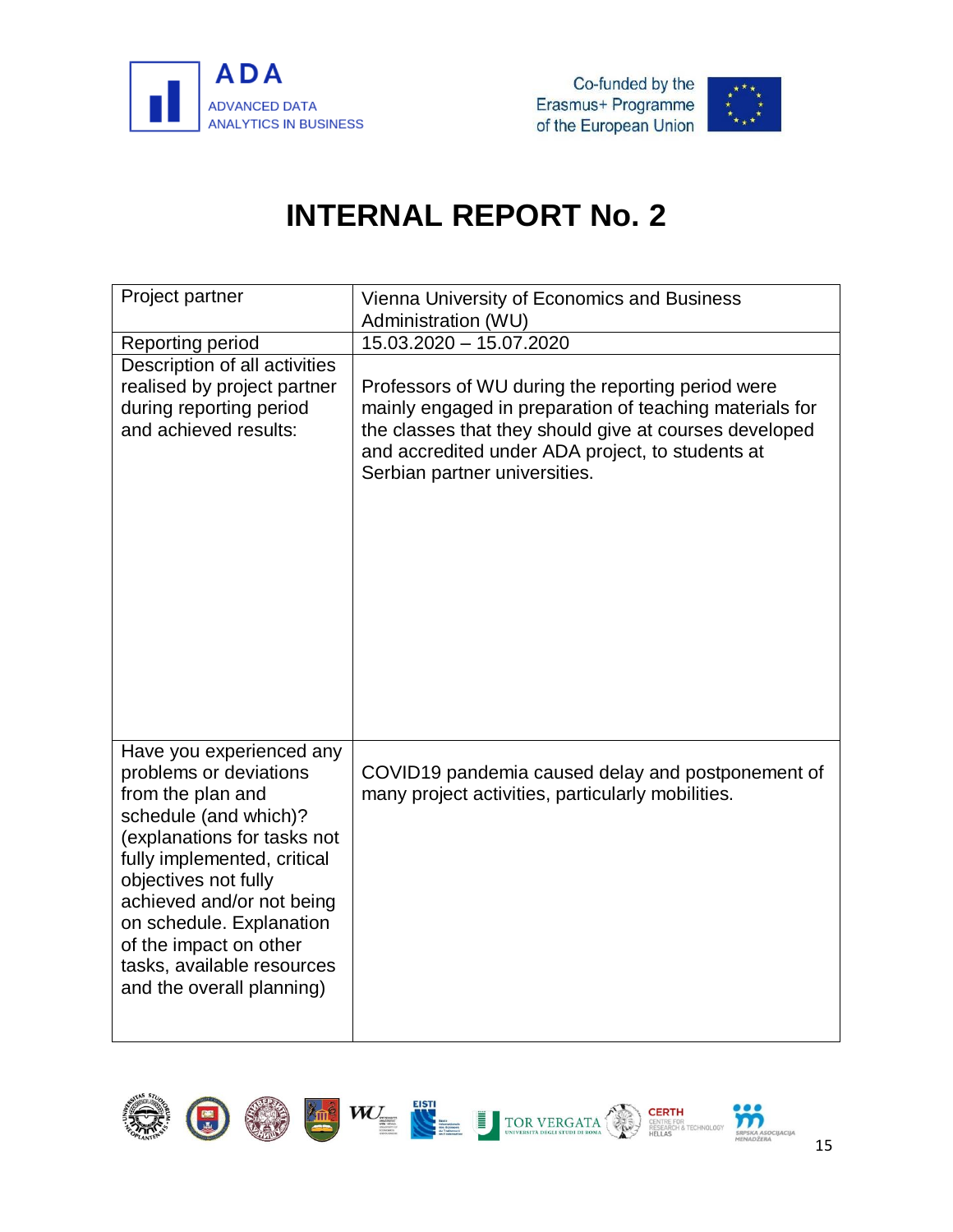





| Measures undertaken to<br>overcome problems and<br>shortcomings:     | WU representatives worked as much as it was possible<br>under given circumstances, mainly online.                                                                                                                                                                                                                                                                                                                                                                   |                |             |             |             |                 |
|----------------------------------------------------------------------|---------------------------------------------------------------------------------------------------------------------------------------------------------------------------------------------------------------------------------------------------------------------------------------------------------------------------------------------------------------------------------------------------------------------------------------------------------------------|----------------|-------------|-------------|-------------|-----------------|
| Suggestions for other<br>partners and for future<br>period (if any): | <b>No</b>                                                                                                                                                                                                                                                                                                                                                                                                                                                           |                |             |             |             |                 |
| Activities planned for the<br>following reporting period:            | In the next period, WU representatives will continue to<br>work on learning materials for the lectures they will give<br>in Serbia. They will be focused on online work and<br>communication with other ADA project members.<br>Unfortunately, all further activities strongly depend on<br>the developments on Corona virus outbreak and national<br>and EACEA decisions and recommendations, and it is<br>hard to make any strict plans for the following period. |                |             |             |             |                 |
| Estimated degree of<br>realisation of the WP                         | <b>WP</b>                                                                                                                                                                                                                                                                                                                                                                                                                                                           |                |             |             |             |                 |
| activities (from LFM matrix<br>of project proposal) for              | Activity                                                                                                                                                                                                                                                                                                                                                                                                                                                            | $0\% -$<br>20% | 20%-<br>40% | 40%-<br>60% | 60%-<br>80% | $80% -$<br>100% |
| which project partner is<br>responsible for                          |                                                                                                                                                                                                                                                                                                                                                                                                                                                                     |                |             |             |             |                 |
| (to be filled only by project<br>partners leading work               |                                                                                                                                                                                                                                                                                                                                                                                                                                                                     |                |             |             |             |                 |
| package):                                                            |                                                                                                                                                                                                                                                                                                                                                                                                                                                                     |                |             |             |             |                 |
| Prepared by:                                                         | Laura Vana                                                                                                                                                                                                                                                                                                                                                                                                                                                          |                |             |             |             |                 |
| Date of reporting:                                                   | 15/07/2020                                                                                                                                                                                                                                                                                                                                                                                                                                                          |                |             |             |             |                 |

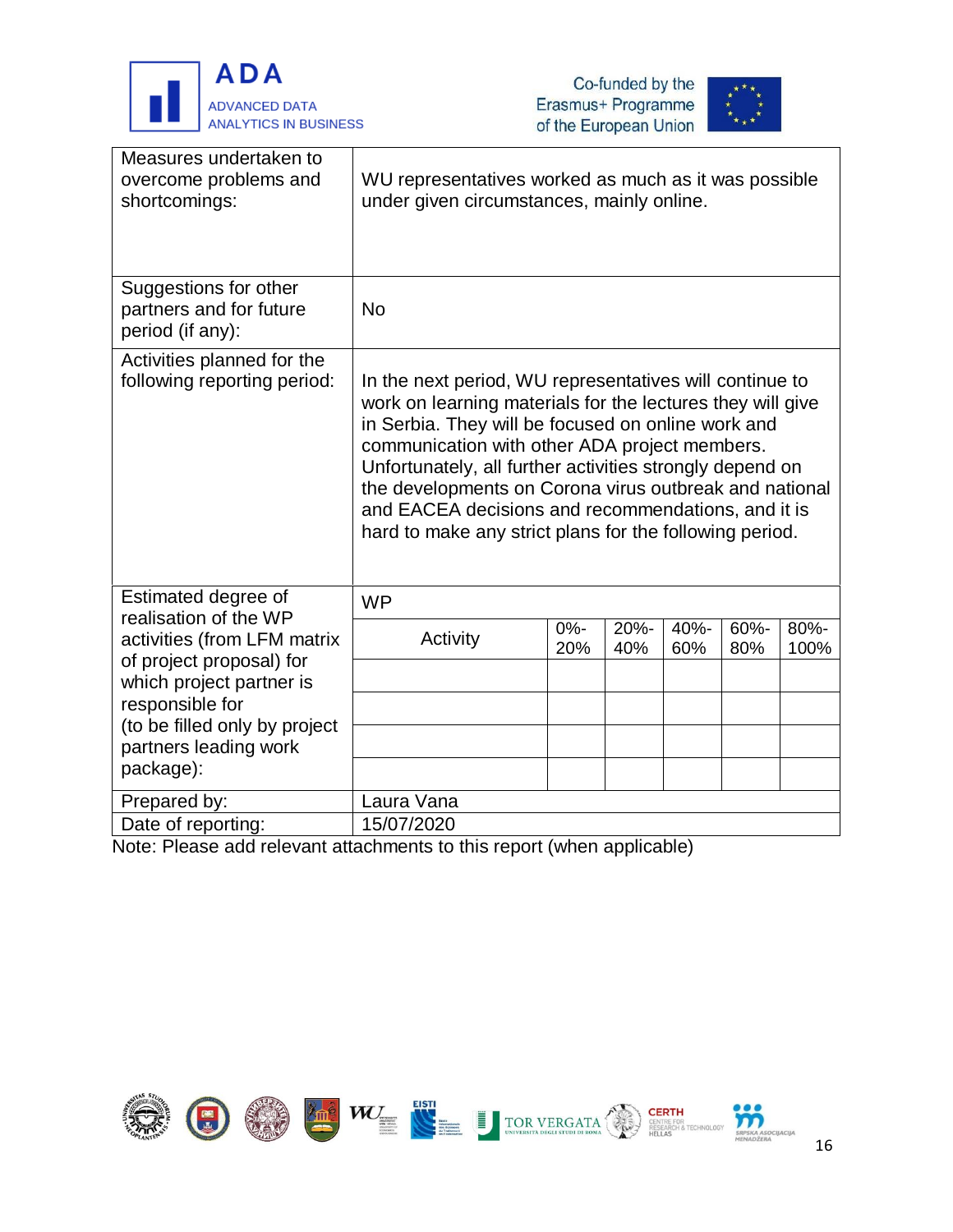



<span id="page-19-0"></span>

| Project partner                                                                                                                                                                                                                                                                                                                      | <b>Graduate School in Computer Science and Mathematics</b><br><b>Engineering (EISTI)</b>                                                                                                                                                                                                                            |
|--------------------------------------------------------------------------------------------------------------------------------------------------------------------------------------------------------------------------------------------------------------------------------------------------------------------------------------|---------------------------------------------------------------------------------------------------------------------------------------------------------------------------------------------------------------------------------------------------------------------------------------------------------------------|
| Reporting period                                                                                                                                                                                                                                                                                                                     | 15.03.2020 - 15.07.2020                                                                                                                                                                                                                                                                                             |
| Description of all activities<br>realised by project partner<br>during reporting period<br>and achieved results:                                                                                                                                                                                                                     | Because of Corona virus outbreak, there were no<br>management meetings and study visits organized in<br>Erasmus+ ADA project. Professors of EISTI in this<br>period worked on preparation of lectures which they<br>should teach at Serbian universities, after new study<br>programs accreditation and enrollment. |
| Have you experienced any<br>problems or deviations<br>from the plan and<br>schedule (and which)?<br>(explanations for tasks not<br>fully implemented, critical<br>objectives not fully<br>achieved and/or not being<br>on schedule. Explanation<br>of the impact on other<br>tasks, available resources<br>and the overall planning) | Corona virus outbreak caused postponement of study<br>visit of ADA consortium to EISTI, planned for this period.<br>We hope that this visit will be realized after the situation<br>improves.                                                                                                                       |

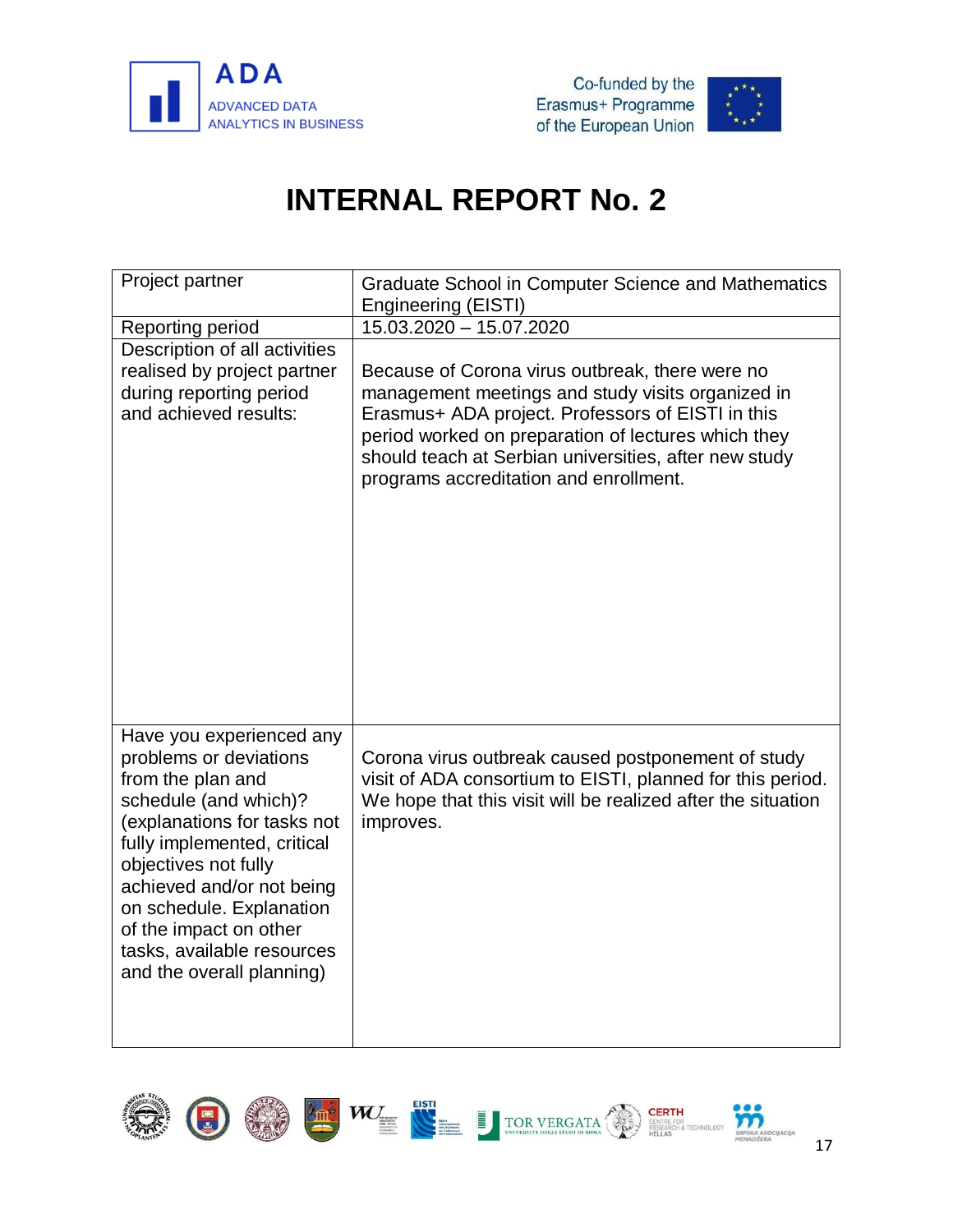





| Measures undertaken to<br>overcome problems and<br>shortcomings:     | There was not much to do, as the Corona virus outbreak<br>is global, and many countries closed their borders, so all<br>mobilites are cancelled.                                                                                                                            |               |             |             |                |              |
|----------------------------------------------------------------------|-----------------------------------------------------------------------------------------------------------------------------------------------------------------------------------------------------------------------------------------------------------------------------|---------------|-------------|-------------|----------------|--------------|
| Suggestions for other<br>partners and for future<br>period (if any): | N/A                                                                                                                                                                                                                                                                         |               |             |             |                |              |
| Activities planned for the<br>following reporting period:            | For the following period, the EISTI representatives will<br>continue to work on preparation of lectures for Serbian<br>students within ADA project. Also, we hope that if<br>Corona virus pandemia finishes, we will be able to<br>organize postponed visit in Autumn 2020. |               |             |             |                |              |
| Estimated degree of<br>realisation of the WP                         | <b>WP</b>                                                                                                                                                                                                                                                                   |               |             |             |                |              |
| activities (from LFM matrix                                          | Activity                                                                                                                                                                                                                                                                    | $0% -$<br>20% | 20%-<br>40% | 40%-<br>60% | $60% -$<br>80% | 80%-<br>100% |
| of project proposal) for<br>which project partner is                 |                                                                                                                                                                                                                                                                             |               |             |             |                |              |
| responsible for<br>(to be filled only by project                     |                                                                                                                                                                                                                                                                             |               |             |             |                |              |
| partners leading work                                                |                                                                                                                                                                                                                                                                             |               |             |             |                |              |
| package):                                                            |                                                                                                                                                                                                                                                                             |               |             |             |                |              |
|                                                                      |                                                                                                                                                                                                                                                                             |               |             |             |                |              |
| Prepared by:                                                         | <b>Maria Malek</b>                                                                                                                                                                                                                                                          |               |             |             |                |              |
| Date of reporting:                                                   | 15/07/2020                                                                                                                                                                                                                                                                  |               |             |             |                |              |

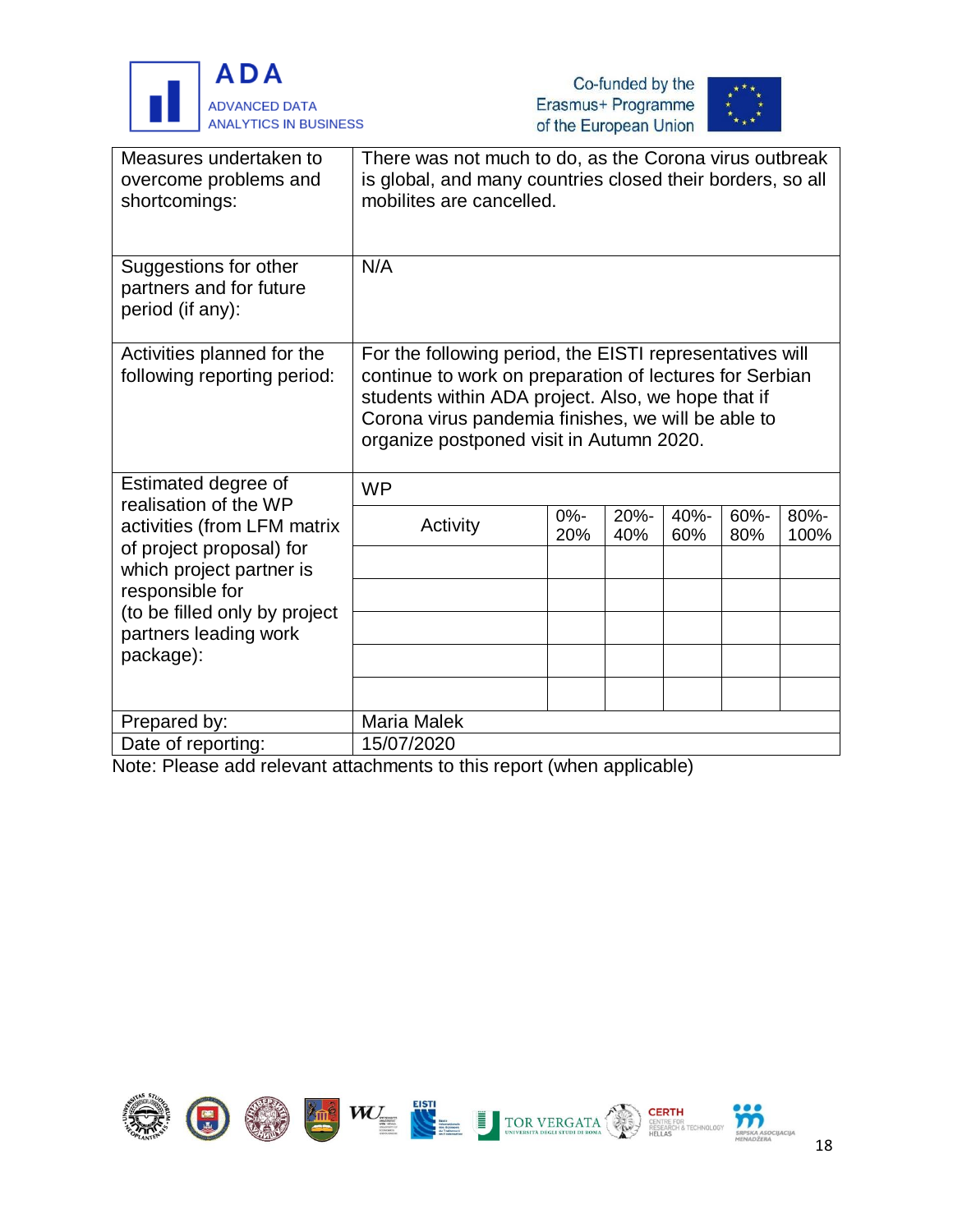



<span id="page-21-0"></span>

| Project partner                                                                                                                                                                                                                                                                                                                         | University of Rome Tor Vergata (UNITOV)                                                                                                                                                                                                                                                                                                                                                    |
|-----------------------------------------------------------------------------------------------------------------------------------------------------------------------------------------------------------------------------------------------------------------------------------------------------------------------------------------|--------------------------------------------------------------------------------------------------------------------------------------------------------------------------------------------------------------------------------------------------------------------------------------------------------------------------------------------------------------------------------------------|
| Reporting period                                                                                                                                                                                                                                                                                                                        | 15.03.2020 - 15.07.2020                                                                                                                                                                                                                                                                                                                                                                    |
| Description of all activities<br>realised by project partner<br>during reporting period<br>and achieved results:                                                                                                                                                                                                                        | Selected professors worked setting up syllabi and<br>lectures to prospective students enrolling in new master<br>study programs in Serbia.<br>We also gave the opportunity to some Serbian partners<br>to attend classes of the third module of the master in Big<br>Data in Business to have insights on contents and how<br>classes are taught at the University of Rome Tor<br>Vergata. |
|                                                                                                                                                                                                                                                                                                                                         |                                                                                                                                                                                                                                                                                                                                                                                            |
| Have you experienced<br>any problems or<br>deviations from the plan<br>and schedule (and<br>which)?<br>(explanations for tasks not<br>fully implemented, critical<br>objectives not fully<br>achieved and/or not being<br>on schedule. Explanation<br>of the impact on other<br>tasks, available resources<br>and the overall planning) | Because of the health emergency due to the Covid-19<br>pandemic, we couldn't do much in the reporting period<br>together.                                                                                                                                                                                                                                                                  |

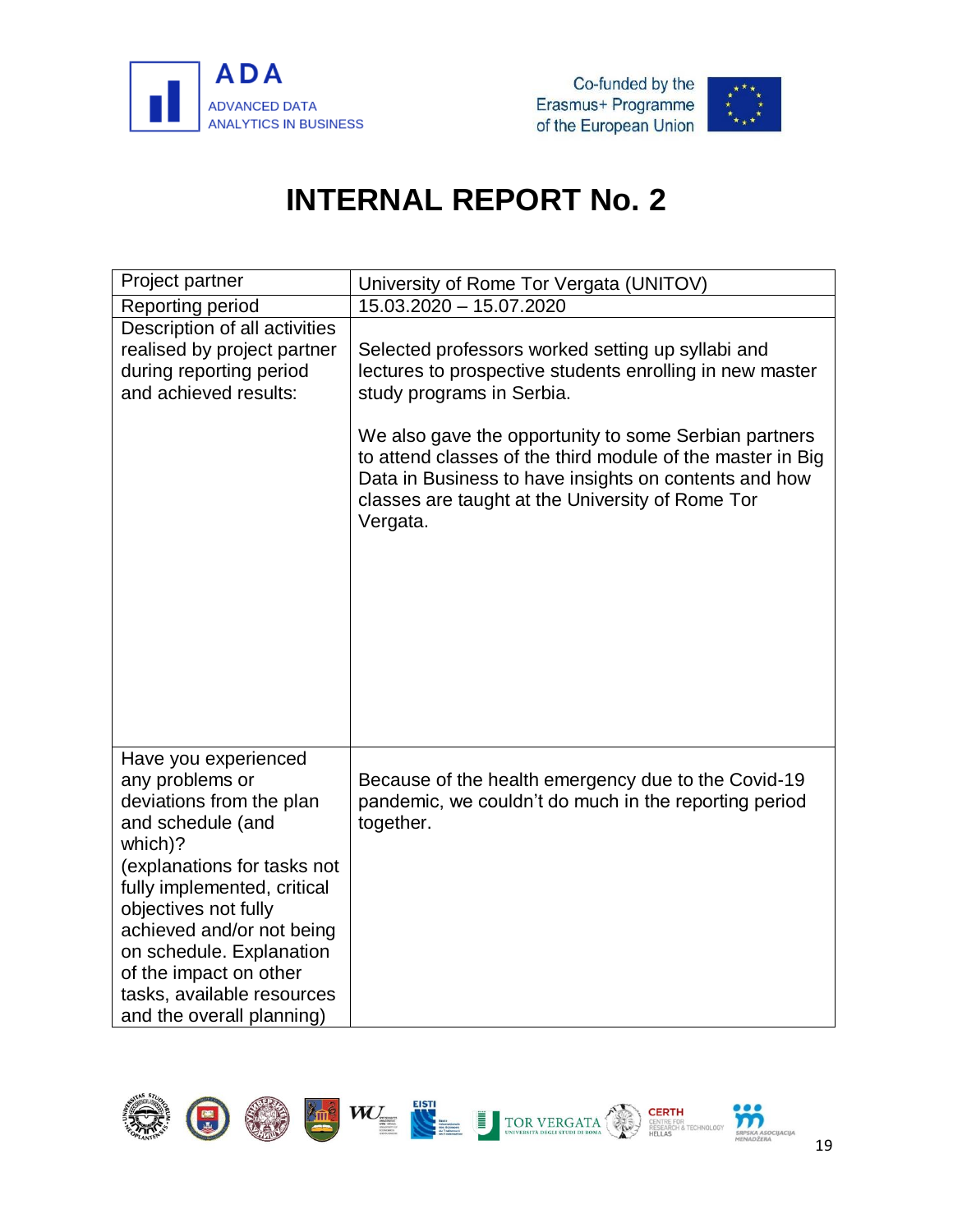





| Measures undertaken to<br>overcome problems and<br>shortcomings:                    | $\overline{a}$                                                                                                                                                                                                                                               |               |             |             |             |              |
|-------------------------------------------------------------------------------------|--------------------------------------------------------------------------------------------------------------------------------------------------------------------------------------------------------------------------------------------------------------|---------------|-------------|-------------|-------------|--------------|
| Suggestions for other<br>partners and for future<br>period (if any):                | $\overline{\phantom{0}}$                                                                                                                                                                                                                                     |               |             |             |             |              |
| Activities planned for the<br>following reporting period:                           | Hopefully in the next months we'll be able to travel and<br>to meet again. In the light of the prospective upcoming<br>teaching activities with visiting professors from the<br>University of Rome Tor Vergata, we'll send UNS some<br>materials to work on. |               |             |             |             |              |
| Estimated degree of<br>realisation of the WP                                        | <b>WP</b>                                                                                                                                                                                                                                                    |               |             |             |             |              |
| activities (from LFM matrix<br>of project proposal) for<br>which project partner is | Activity                                                                                                                                                                                                                                                     | $0% -$<br>20% | 20%-<br>40% | 40%-<br>60% | 60%-<br>80% | 80%-<br>100% |
| responsible for                                                                     |                                                                                                                                                                                                                                                              |               |             |             |             |              |
| (to be filled only by project<br>partners leading work                              |                                                                                                                                                                                                                                                              |               |             |             |             |              |
| package):                                                                           |                                                                                                                                                                                                                                                              |               |             |             |             |              |
| Prepared by:                                                                        | <b>Federica Corrente</b>                                                                                                                                                                                                                                     |               |             |             |             |              |
| Date of reporting:                                                                  | 15/07/2020                                                                                                                                                                                                                                                   |               |             |             |             |              |

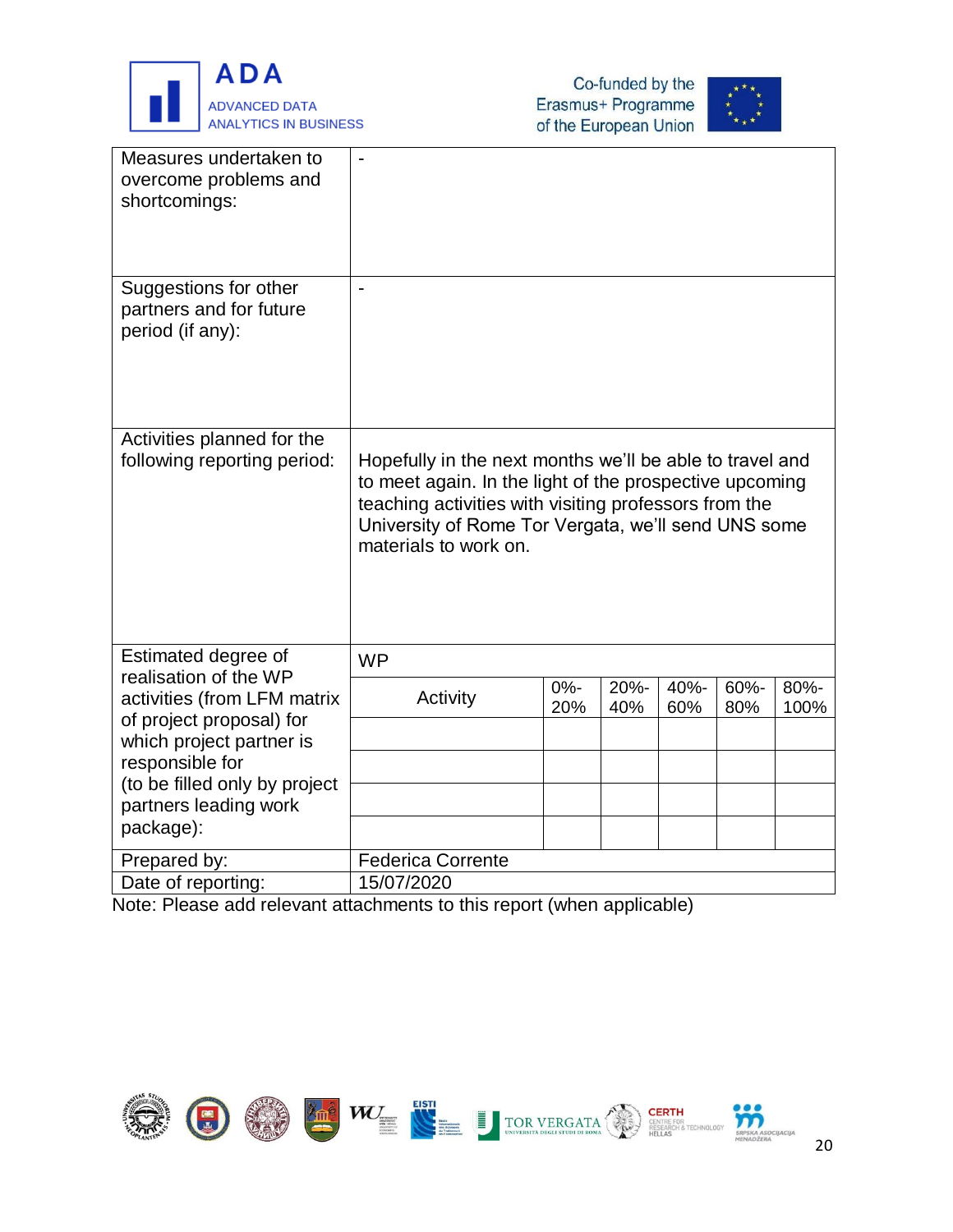

(1)

C



<span id="page-23-0"></span>

| Project partner                                                                                                                                                                                                                                                                                                                      | Centre for Research and Technology Hellas (CERTH)                                                                                        |
|--------------------------------------------------------------------------------------------------------------------------------------------------------------------------------------------------------------------------------------------------------------------------------------------------------------------------------------|------------------------------------------------------------------------------------------------------------------------------------------|
| Reporting period                                                                                                                                                                                                                                                                                                                     | 15.03.2020 - 15.07.2020                                                                                                                  |
| Description of all activities<br>realised by project partner<br>during reporting period<br>and achieved results:                                                                                                                                                                                                                     | Preparation of the teaching material and planning the<br>teaching lessons to be executed by the CERTH<br>participants.                   |
| Have you experienced any<br>problems or deviations<br>from the plan and<br>schedule (and which)?<br>(explanations for tasks not<br>fully implemented, critical<br>objectives not fully<br>achieved and/or not being<br>on schedule. Explanation<br>of the impact on other<br>tasks, available resources<br>and the overall planning) | COVID-19 crisis caused postponement of some project<br>activities, particularly mobility i.e. study visits and<br>coordination meetings. |



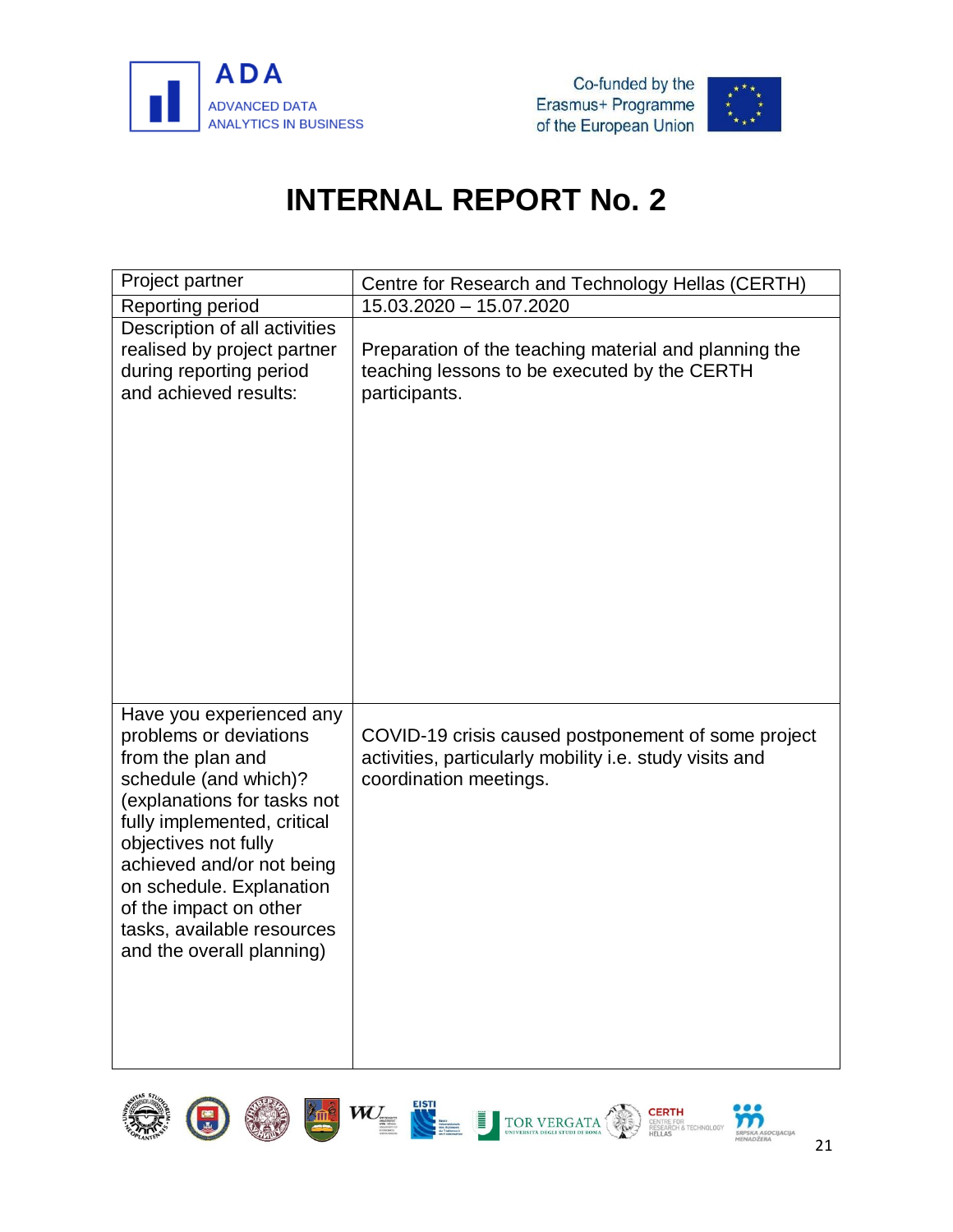





| Measures undertaken to<br>overcome problems and<br>shortcomings:                    | N/A                                                                                                                                              |               |             |             |             |              |  |  |  |
|-------------------------------------------------------------------------------------|--------------------------------------------------------------------------------------------------------------------------------------------------|---------------|-------------|-------------|-------------|--------------|--|--|--|
| Suggestions for other<br>partners and for future<br>period (if any):                | N/A                                                                                                                                              |               |             |             |             |              |  |  |  |
| Activities planned for the<br>following reporting period:                           | Continue with the preparations of the teaching material<br>and planning the teaching lessons to be executed by the<br><b>CERTH</b> participants. |               |             |             |             |              |  |  |  |
| Estimated degree of<br>realisation of the WP                                        | <b>WP</b>                                                                                                                                        |               |             |             |             |              |  |  |  |
| activities (from LFM matrix<br>of project proposal) for<br>which project partner is | Activity                                                                                                                                         | $0% -$<br>20% | 20%-<br>40% | 40%-<br>60% | 60%-<br>80% | 80%-<br>100% |  |  |  |
| responsible for                                                                     |                                                                                                                                                  |               |             |             |             |              |  |  |  |
| (to be filled only by project<br>partners leading work                              |                                                                                                                                                  |               |             |             |             |              |  |  |  |
| package):                                                                           |                                                                                                                                                  |               |             |             |             |              |  |  |  |
|                                                                                     |                                                                                                                                                  |               |             |             |             |              |  |  |  |
| Prepared by:                                                                        | Josep Maria Salanova Grau                                                                                                                        |               |             |             |             |              |  |  |  |
| Date of reporting:                                                                  | 15/07/2020                                                                                                                                       |               |             |             |             |              |  |  |  |

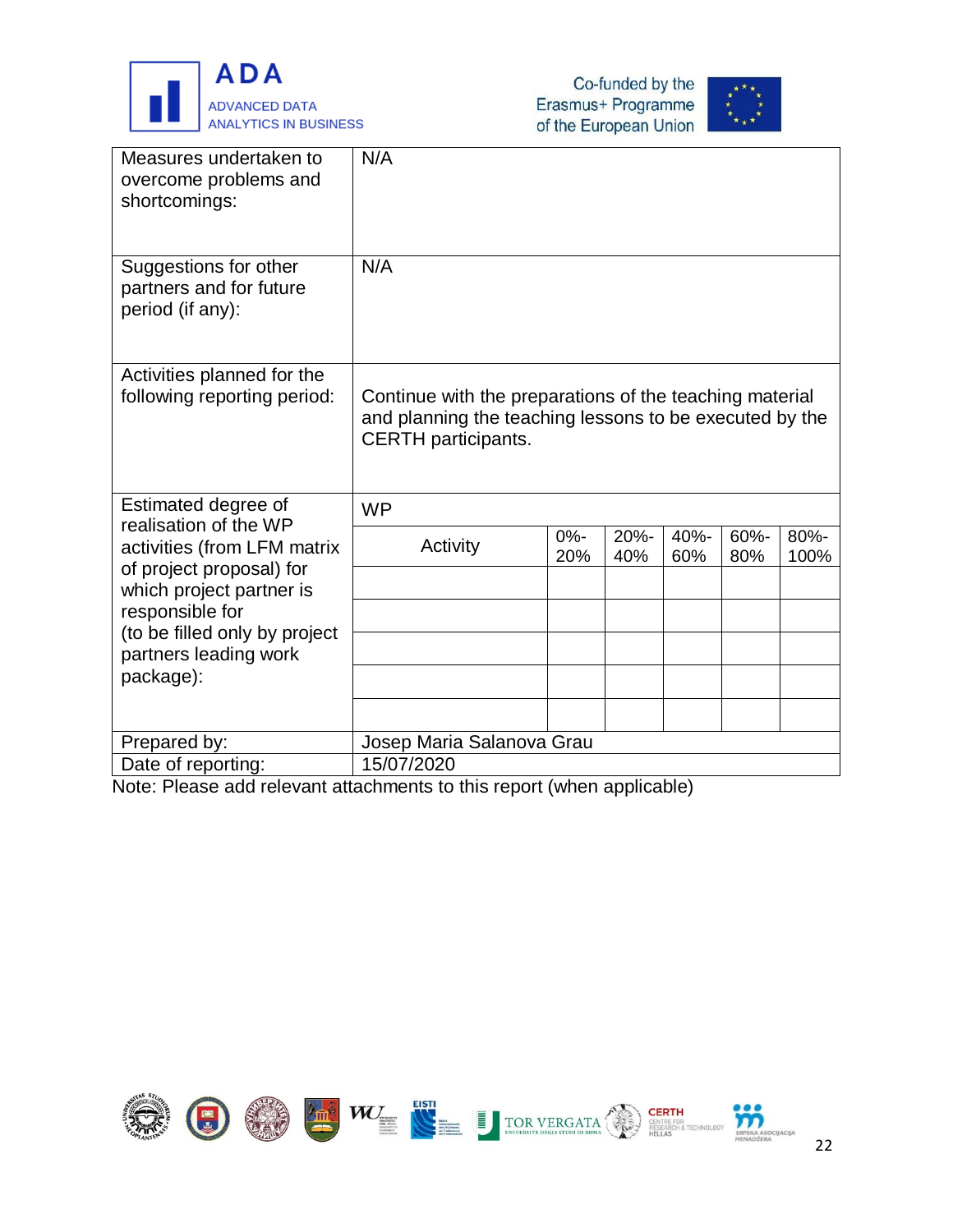



<span id="page-25-0"></span>

| Project partner                                                                                                                                                                                                                                                                                                                                                                                          | Serbian Association of Managers (SAM)                                                                                                                                                                      |  |  |
|----------------------------------------------------------------------------------------------------------------------------------------------------------------------------------------------------------------------------------------------------------------------------------------------------------------------------------------------------------------------------------------------------------|------------------------------------------------------------------------------------------------------------------------------------------------------------------------------------------------------------|--|--|
| Reporting period                                                                                                                                                                                                                                                                                                                                                                                         | 15/03/2020-15/07/2020                                                                                                                                                                                      |  |  |
| Description of all activities<br>realised by project partner<br>during reporting period<br>and achieved results:                                                                                                                                                                                                                                                                                         | Limited Public promotion of the project during pandemic<br>times.                                                                                                                                          |  |  |
| Have you experienced any<br>problems or deviations<br>from the plan and<br>schedule (and which)?<br>(explanations for tasks not<br>fully implemented, critical<br>objectives not fully<br>achieved and/or not being<br>on schedule. Explanation<br>of the impact on other<br>tasks, available resources<br>and the overall planning)<br>Measures undertaken to<br>overcome problems and<br>shortcomings: | Due to pandemic and emergency state in Serbia,<br>dissemination of the information of the project among<br>business audience was limited, due to the public focus<br>on health and economic issues.<br>N/A |  |  |